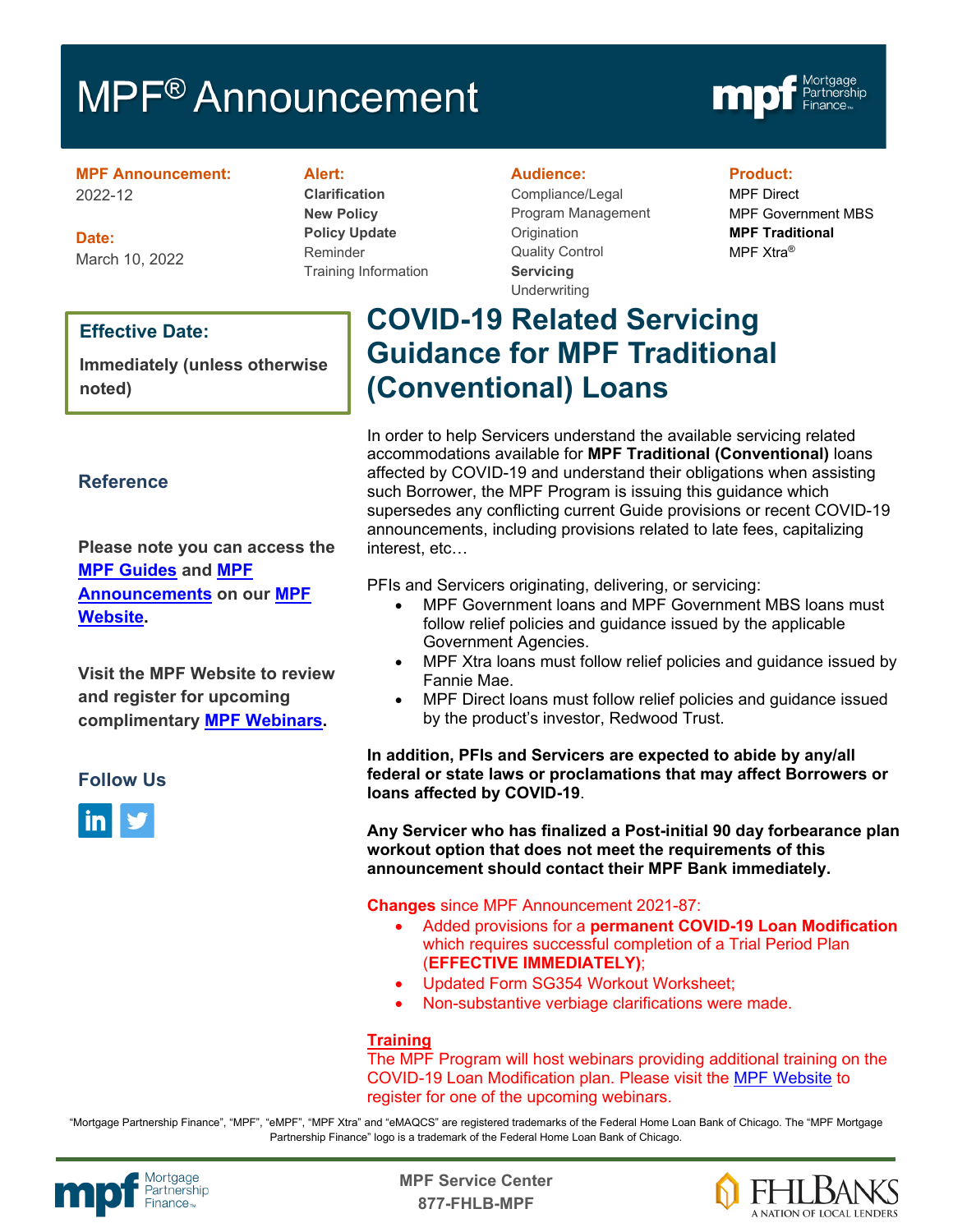l

 The following temporary policies are covered in this announcement. New and updated policies are noted, other policies remain as originally issued:

- Taxes, Insurance, MI payments and other advances (Issued on April 23, 2020)
- Disbursing insurance loss proceeds (Issued on September 14, 2020)
- Impact of COVID-19 on previously modified loans (Issued on September 14, 2020)
- Initial 90 day forbearance period (Issued on March 19, 2020, and updated on April 23, 2020, and July 7, 2020)
- Post-initial 90 day forbearance plan (Issued on March 19, 2020, updated on April 23, 2020, April 30, 2020, May 19, 2020, July 7, 2020, March 25, 2021, and March 10, 2022) (**UPDATED**)
- COVID-19 Payment Deferral Plan (Issued on May 19, 2020, and updated on July 7,2020, September 14, 2020, March 25, 2021, and March 10, 2022) (**UPDATED**)
	- o Determining eligibility for a COVID-19 payment deferral (July 15, 2021)
	- o Determining eligibility for a COVID-19 payment deferral for a Texas Section 50(a)(6) loan
	- o Performing an Escrow Analysis (Issued on September 14, 2020, Updated on December 10, 2021)
	- o Determining the COVID-19 payment deferral terms
	- $\circ$  Completing a COVID-19 payment deferral (July 15, 2021, and updated on October 8, 2021)
	- o Soliciting the Borrower for a post-forbearance COVID-19 payment deferral (July 15, 2021)
	- $\circ$  Processing a COVID-19 payment deferral for a mortgage loan with mortgage insurance
	- o Credit bureau reporting for a COVID-19 payment deferral
	- $\circ$  Handling fees and late charges in connection with a COVID-19 payment deferral
	- o Servicing fees for a COVID-19 payment deferral
	- o COVID-19 Payment deferral expenses
	- o Reporting responsibilities for a COVID-19 payment deferral
- COVID-19 Loan Modification (Issued March 10, 2022) (**NEW**)
- Workout hierarchy (Issued April 30, 2020, updated May 19, 2020 and March 10, 2022) **(UPDATED)**
- Attempting to establish QRPC (Issued March 26, 2020)
- Late Fees (Issued March 20, 2020)
- Reporting a reason for delinquency code (Issued March 26, 2020 and updated July 7, 2020)
- Property inspections and preservation (Issued March 26, 2020 and updated May 19, 2020)
- Mortgage Insurance Termination Requests (Issued December 21, 2021)
- Obtaining valuations associated with MI termination requests (Issued March 26, 2020)
- Electronic Signatures (Issued April 10, 2020)
- Credit reporting (Issued March 20, 2020 and updated May 19, 2020)
- Foreclosure & Eviction sales (Issued March 20, 2020, updated May 19, 2020, June 23, 2020, September 14, 2020, December 21, 2020, January 27, 2021, February 24, 2021, February 26, 2021, June 29, 2021, July 15, 2021, and August 3, 2021)
- Bankruptcy Requirements (Issued May 19, 2020 and July 15, 2021)
- Training (Updated July 7, 2020)
- General resources
	- o Appendix A: COVID-19 Payment Deferral Agreement
	- o Appendix B: COVID-19 Payment Deferral Plan Worksheet (Updated July 15, 2021)
	- o Appendix C: Payment Deferral Post COVID-19 Forbearance Solicitation Cover Letter (Issued July 15, 2021)
	- o Appendix D: COVID-19 Trial Period Plan Cover Letter (Issued March 10, 2022) (**NEW**)
	- o Appendix E: COVID-19 Modification Cover Letter (Issued March 10, 2022) (**NEW**)

To assist Borrowers who have experienced a hardship resulting from COVID-19 (for example, unemployment, reduction in regular work hours, or illness of a Borrower/Co-Borrower or dependent family member) which has





A NATION OF LOCAL LENDERS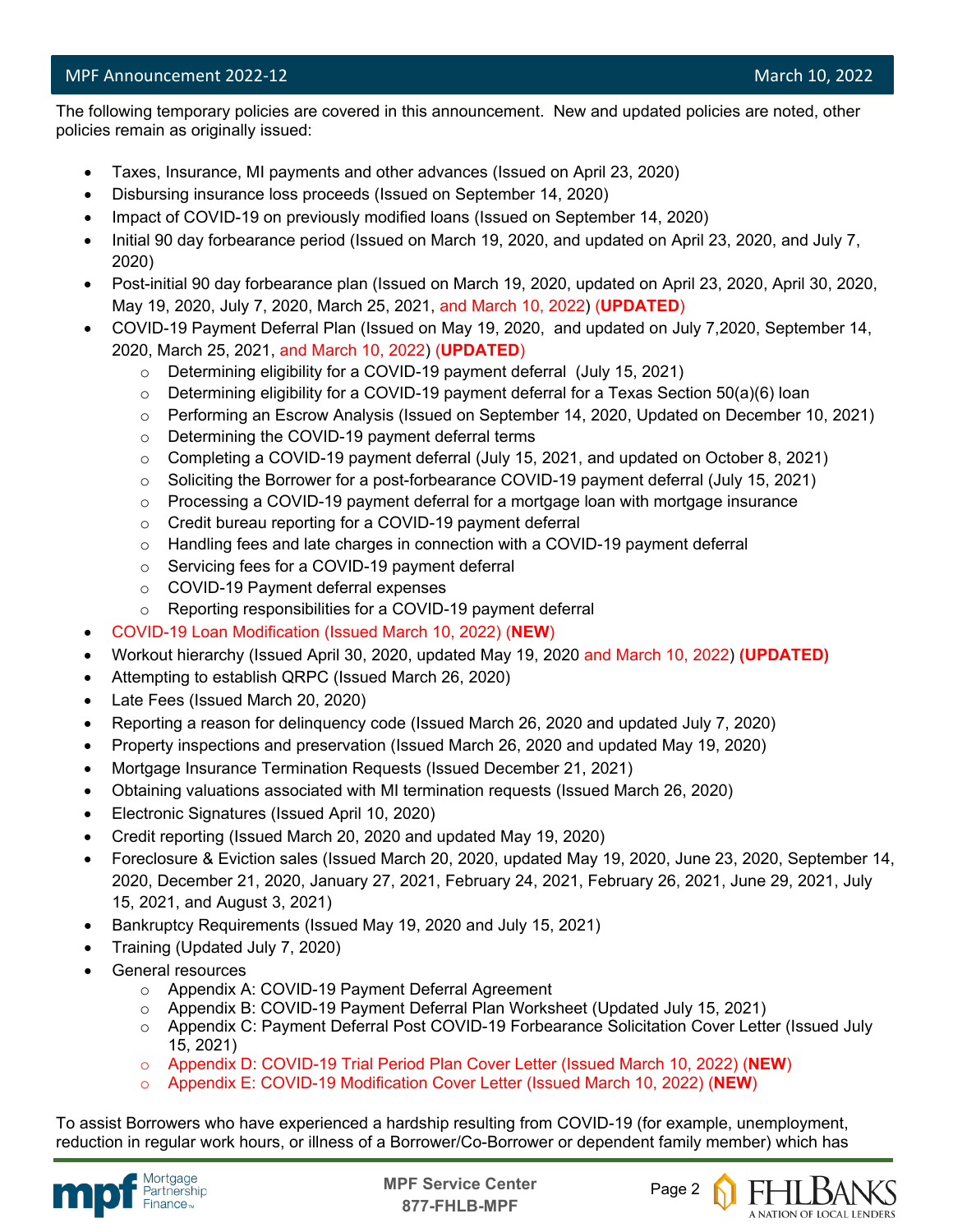#### MPF Announcement 2022-12 and the control of the control of the control of the control of the March 10, 2022

l

impacted their ability to make their monthly mortgage loan payment, the Servicer should follow the guidance evaluate the Borrower for a forbearance plan as provided for in this Announcement.

As a reminder, Servicers are expected to abide by any/all federal or state laws. If Servicers are providing accommodations to comply with any applicable law or investor requirement that conflicts with the guidance published in the MPF Guides or in the MPF Traditional COVID-19 announcements, then Servicers are required to notify the MPF Provider and MPF Bank to ensure that accurate records are maintained.

The Servicer must achieve quality right party contact (QRPC) with the Borrower prior to offering a forbearance plan or any other loss mitigation option.

Servicers must obtain mortgage insurance company's approval (if applicable) prior to granting any forbearance plan or any other loss mitigation option, and must obtain prior approval through the MPF Provider before granting relief that exceeds the guidance or timeframes provided for in this announcement.

Servicers under the Scheduled/Scheduled remittance option are expected to continue making monthly payments to the mortgage loans' investor as required under Applicable Agreements.

#### **Taxes, Insurance, MI payments and other advances**

All Servicers (regardless of remittance type) are required to make any and all advances necessary to preserve the lien and the property (including taxes, insurance, MI payments), as is currently required under the MPF Guides, regardless of loan status at time of granting the a COVID-19 forbearance or of escrow status of the loan, for the duration of the forbearance plan. Servicers will want to ensure the agreed upon method of repayment of the forbearance plan takes into account repayment of these advances, as permitted under Applicable Laws, the Note, and the Security Instrument.

Effective: April 23, 2020

#### **Disbursing insurance loss proceeds**

When determining the mortgage loan status for disbursing insurance loss proceeds for a Borrower impacted by COVID-19 Servicer must consider the loan to be current or less than 31 days delinquent for purposes of disbursing insurance loss proceeds if:

- the Borrower experienced a COVID-19 related hardship;
- the mortgage loan was current or less than two months delinquent as of March 1, 2020, the effective date of the National Emergency declaration related to COVID-19; and
- at the time of the loss event, the Borrower is performing on a COVID-19 related forbearance plan, repayment plan, or Temporary Loan Payment Modification Plan.

The Servicer must otherwise disburse the proceeds in accordance with MPF Traditional Servicing Guide Section 4.6 Property Loss Events and Insurance Loss Settlements.

The Servicer must document in the mortgage loan servicing file the date that the COVID-related hardship began and the date of the insured loss event.

Effective: September 14, 2020

#### **Impact of COVID-19 on Previously Modified Loans**

If at the time of the forbearance request, the mortgage loan was previously modified or in an initial trial period for a temporary loan modification, (pursuant to MPF Traditional Servicing guide Section 9 – Temporary Loan Payment Modification Plan), the Borrower will not lose good standing/terminate the terms of the loan modification if the Borrower:

- $\circ$  immediately reinstates the mortgage loan upon expiration of the COVID-19 related forbearance plan, or
- transitions directly from a COVID-19 related forbearance plan to a repayment plan.



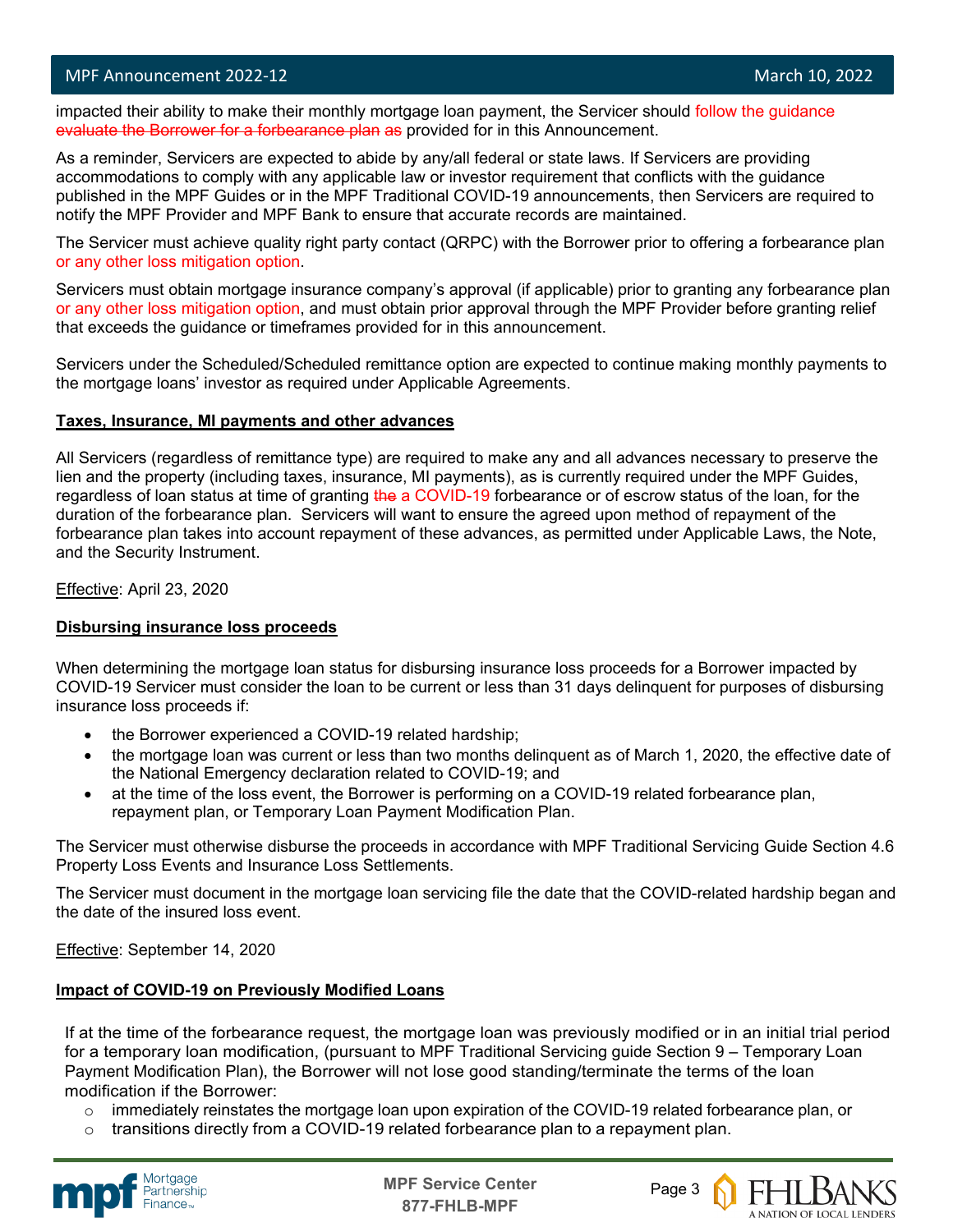Effective: September 14, 2020

l

#### **Initial 90 day forbearance period**

When a Borrower has requested a forbearance based on COVID-19 related difficulties, Servicers may grant a forbearance of up to 90 day regardless of the status of the loan at the time of the request, and without obtaining any documentation of Borrower hardship. No prior approval is needed from the MPF Bank or MPF Provider. However, Servicers are required to ensure the granting of the forbearance is acceptable to any applicable MI company.

The forbearance plan may be verbally agreed upon by the Borrower, but the terms of the plan should be provided to the Borrower in writing, as soon after granting the plan as possible, and should include a description of what the Borrower should expect during the plan period, that the payments which are the subject of the forbearance plan have only been delayed or reduced, not forgiven, and that once the forbearance plan is complete, the Borrower will be responsible for bringing the loan current, through a reinstatement, paying the loan in full or pursuant to a subsequent loss mitigation plan to be agreed to prior to the expiration of the forbearance plan.

The Servicer must also inform the Borrower that he or she may shorten a forbearance plan term at any time to reduce the amount of payments which are being delayed or reduced.

Borrower's acknowledgment or signature is not required.

The Servicer must report the loan on the Delinquent Mortgage & Bankruptcy Status Report (Exhibit B) monthly with an Action Code = 12, a Delinquency Status Code = 9, a Delinquency Reason Code = 22 accompanied by the Loss Mitigation Approval (effective) Date and Loss Mitigation Estimated Completion Date or Loss Mitigation Actual Completion Date, as applicable.

Effective: March 19, 2020 (Updated April 23, 2020, and July 7, 2020)

#### **Post-initial 90 day forbearance plan (UPDATED)**

Servicers are expected to begin attempts to contact the Borrowers who have received an initial 90 day forbearance plan in response to COVID-19 no later than 30 days prior to the expiration of the forbearance plan term, to complete an assessment of each Mortgage Loan to determine the appropriate workout alternative that best fits the Borrower's circumstances and determine what loss mitigation option is appropriate, based on eligibility criteria and the Workout Hierarchy in this announcement.

Loss mitigation options available post initial 90 day forbearance, to Borrowers affected by COVID-19, include:

- extending the initial 90 day forbearance plan
	- $\circ$  Where the hardship appears not to be resolved, Servicer may extend forbearance to Borrower in separate, shorter incremental periods, with total forbearance period (including the initial 90 day forbearance period) not to exceed 12 months
	- $\circ$  Servicers must complete an assessment of each Borrower to determine that an extension of the forbearance plan period is the appropriate workout alternative that best fits the Borrower's circumstances
	- $\circ$  Servicer's must submit the following to the MPF Provider to obtain prior approval:
		- Workout Worksheet (Form SG354) and all required supporting documentation as indicated on the Workout Worksheet;
		- A copy of the proposed Forbearance Plan; and
		- Borrower Hardship Certification (Form SG402)
	- o Servicers must ensure the granting of the extended forbearance is acceptable to any applicable MI company – proof must be retained in the Mortgage File.
	- $\circ$  Servicer must ensure priority of the lien of the Mortgage Loan remains in effect and is not adversely affected.
	- $\circ$  The plan must be in a written agreement, must meet all Applicable Law requirements, and must be executed by both the Borrower and the Servicer – no form required but must include "Failure to





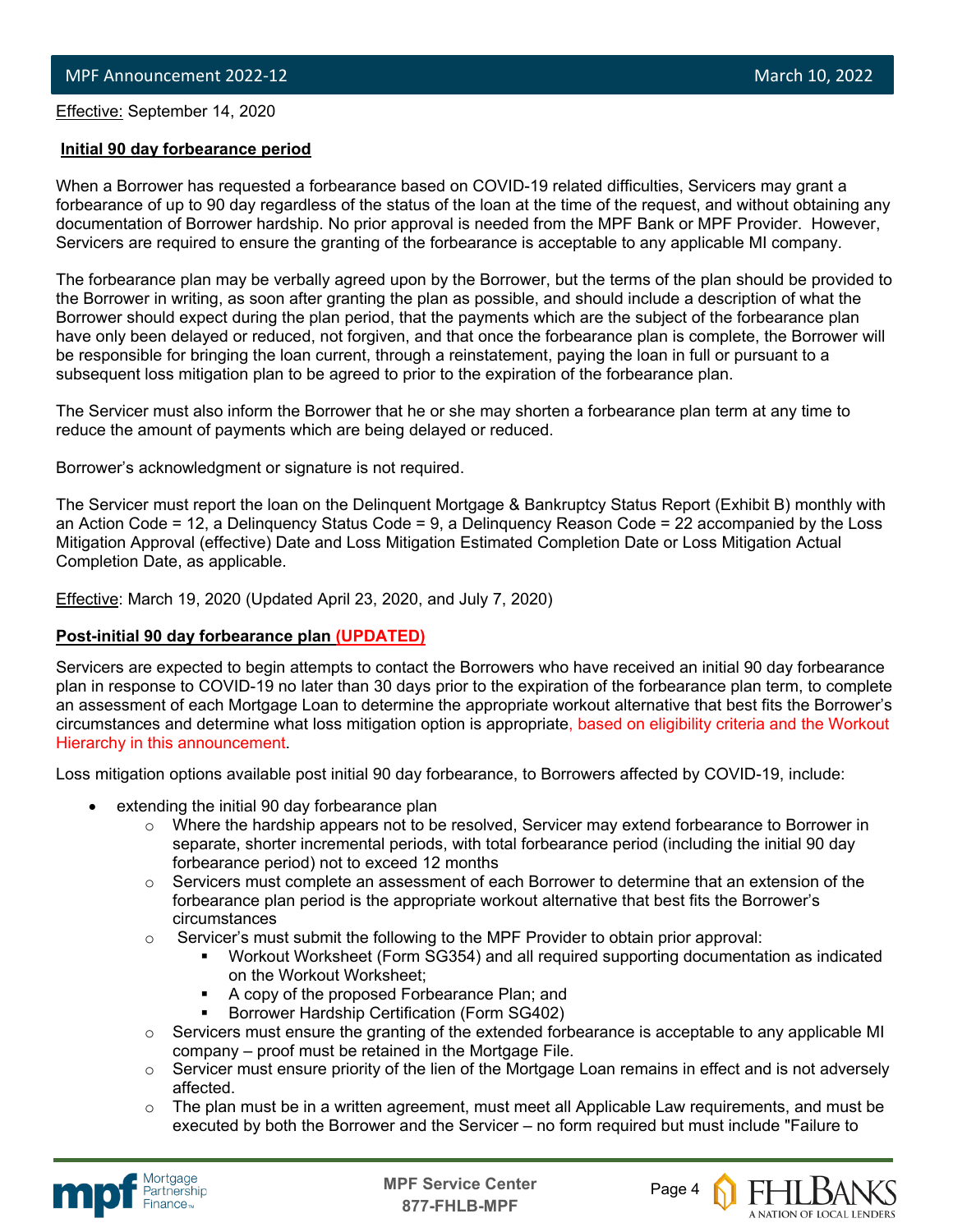abide by the terms of the agreement will result in the termination of the Forbearance Plan and all missed payments being due immediately."

- $\circ$  Prior to the expiration of a forbearance extension, Servicer must complete an assessment to determine the appropriate workout alternative that best fits the Borrower's circumstances.
- o The Servicer must report the loan on the Delinquent Mortgage & Bankruptcy Status Report (Exhibit B) monthly with an Action Code = 20, a Delinquency Status Code = 9, a Delinquency Reason Code = 22, Loss Mitigation Type = FFA (Formal Forbearance Agreement), accompanied by the Loss Mitigation Approval (effective) Date and Loss Mitigation Estimated Completion Date or Loss Mitigation Actual Completion Date, as applicable.
- extending forbearance plan past 12 months
	- o For mortgage loans actively performing on a COVID-19 related forbearance plan as of March 25, 2021 and that are nearing the accumulative forbearance plan term of 12 months, where the Borrower's hardship has not been resolved, the Servicer is authorized to:
		- grant extensions of the forbearance plan term in increments of up to 3 months, not to exceed accumulative total forbearance period of 18 months (calculated from the initial granting of the forbearance plan).
		- the Borrower must request each extension individually, and
		- Servicers are required to assess and process each request in the same manner as provided for under "extending the initial 90 day forbearance plan" above.
- reinstatement
	- $\circ$  Where the hardship has been resolved, and Borrower is able to reinstate the loan by repaying full amount of arrears resulting from a COVID-19 forbearance plan, Servicer must require the Borrower to make such payment in a lump sum at the end of the COVID-19 forbearance plan.
	- $\circ$  Borrower will resume their regular monthly payments at the end of the COVID-19 forbearance plan period.
	- $\circ$  If the loan does not become current in the month the Servicer has been notified that the Borrower intends to reinstate, the Servicer must report the loan on the Delinquent Mortgage & Bankruptcy Status Report (Exhibit B) by repeating what was reported in the previous month but changing the Delinquency Status Code to = 20, accompanied by the Loss Mitigation Approval (effective) Date and Loss Mitigation Estimated Completion Date or Loss Mitigation Actual Completion Date, as applicable.
- repayment plan (see MPF Traditional Servicing Guide 8.5.4):
	- $\circ$  Where the hardship appears to have been resolved, and Borrower is not able to reinstate the loan, Servicer must assess Borrower for a repayment plan that would allow Borrower to make payments in excess of the regular monthly payments over a period not to exceed 12 months to cover full amount of arrears resulting from a COVID-19 forbearance plan (including principal, interest and advances as described in the "Taxes, Insurance, MI payments and other advances" section above) as permitted by Applicable Law and loan documents.
		- If repayment period of up to 3 months:
			- no prior approval needed from MPF Bank or MPF Provider
		- If repayment period of over 3 months without exceeding 12 months:
			- Servicer's must submit the following to the MPF Provider to obtain prior approval:
				- o Workout Worksheet (Form SG354)
				- o Borrower Hardship Certification (Form SG402).
			- plan must be in a written agreement, must meet all Applicable Law requirements and must be executed by both the Borrower and the Servicer
		- If repayment period of more than 12 months is required, Servicers must receive prior approval by submitting request to the MPF Provider or Servicer may consider a COVID-19 payment deferral plan (See below)
	- $\circ$  MI approval is required (where applicable) proof must be retained in the Mortgage File
	- $\circ$  Servicer must ensure priority of the lien of the Mortgage Loan remains in effect and is not adversely affected.
	- $\circ$  The Servicer must report the loan on the Delinquent Mortgage & Bankruptcy Status Report (Exhibit B) monthly with an Action Code = 20, a Delinquency Status Code = 12, a Delinquency Reason





A NATION OF LOCAL LENDERS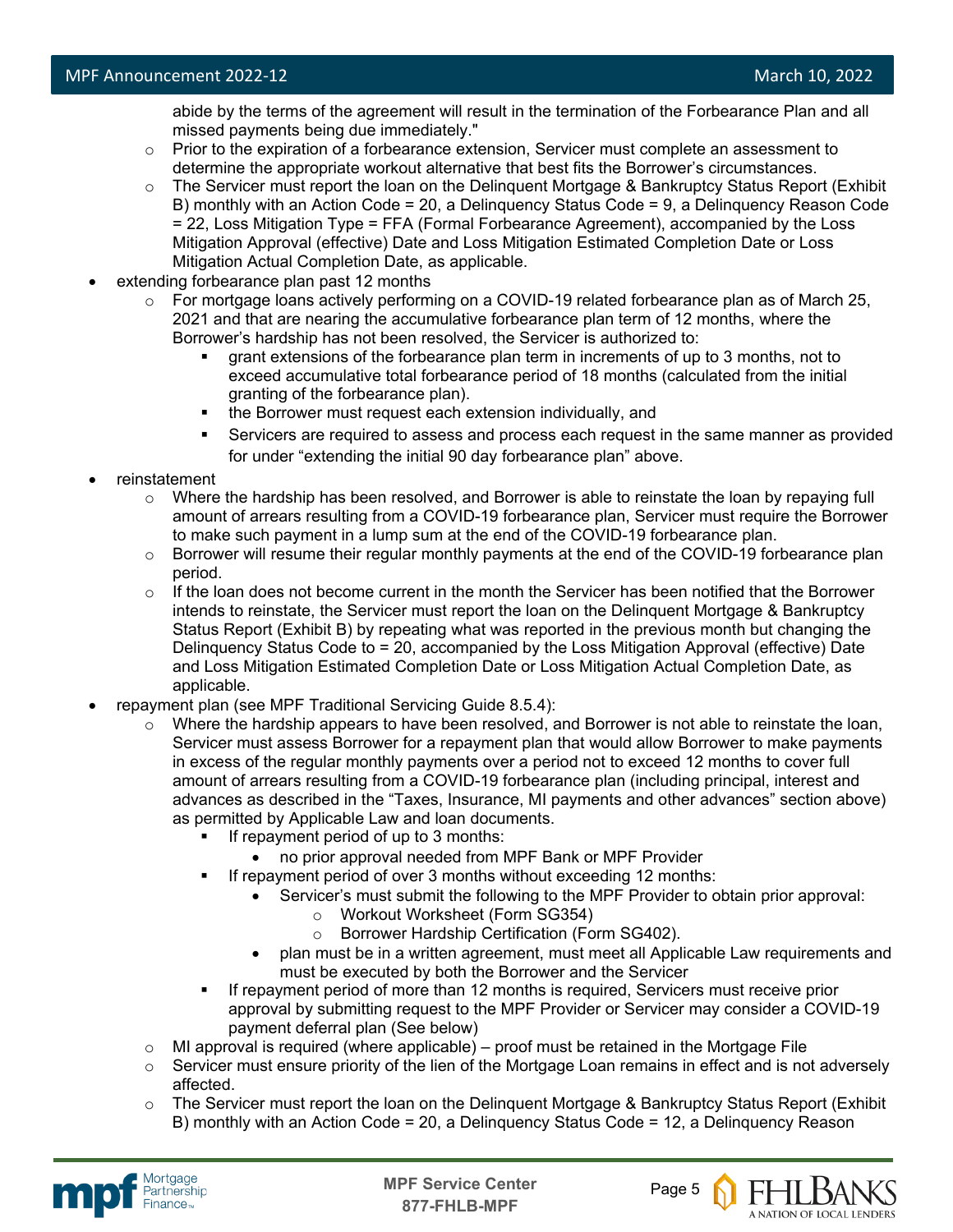Code = 22 accompanied by the Loss Mitigation Approval (effective) Date and Loss Mitigation Estimated Completion Date or Loss Mitigation Actual Completion Date, as applicable.

- payment deferral plan
	- $\circ$  Where the hardship appears to have been resolved, and the Borrower does not have the ability to afford a repayment plan, Servicer must assess Borrower for a COVID-19 deferral plan. (see applicable sections below for requirements).
- loan modification (see MPF Traditional Servicing Guide Chapter 9)
	- $\circ$  Where the Borrower is experiencing a hardship that has resulted in a permanent or long-term decrease in income or increase in expenses Servicer must assess Borrower for a COVID-19 loan modification pursuant to provisions in MPF Traditional Servicing Guide Chapter 9**. (see applicable sections below for requirements)** pursuant to provisions in MPF Traditional Servicing Guide Chapter 9. (Note: provisions of this announcement supersede any conflicting MPF Guide provisions, including provisions related to late fees, capitalizing interest, etc…)
	- o The Servicer must report the loan on the Delinquent Mortgage & Bankruptcy Status Report (Exhibit B) monthly with an Action Code = 12, a Delinquency Status Code = BF during the Trial Payment Period or 28 after successful completion of the Trial Payment Period, a Delinquency Reason Code = 22, a Loss Mitigation Type = Temporary Modification accompanied by the Loss Mitigation Approval (effective) Date and Loss Mitigation Estimated Completion Date or Loss Mitigation Actual Completion Date, as applicable.
- liquidation workout option
	- $\circ$  Where the Borrower is experiencing a hardship that has resulted in a permanent or long-term decrease in income or increase in expenses, and the Borrower no longer wishes to remain in the home, Servicer must assess Borrower for a:
		- Short Sale (MPF Traditional Servicing Guide Section 8.6.1) or
		- Deed-in-Lieu of Foreclosure (MPF Traditional Servicing Guide Section 8.6.2)
	- $\circ$  To report a Short Sale, the Servicer must report the loan on the Delinquent Mortgage & Bankruptcy Status Report (Exhibit B) monthly with an Action Code = 20, a Delinquency Status Code = 17, a Delinquency Reason Code = 22, a Loss Mitigation Type = SS accompanied by the Loss Mitigation Approval (effective) Date and Loss Mitigation Estimated Completion Date or Loss Mitigation Actual Completion Date, as applicable.
	- $\circ$  To report a Deed-in-Lieu, the Servicer must report the loan on the Delinguent Mortgage & Bankruptcy Status Report (Exhibit B) monthly with an Action Code = 20, a Delinquency Status Code = 44, a Delinquency Reason Code = 22, a Loss Mitigation Type = DIL accompanied by the Loss Mitigation Approval Date and Loss Mitigation Estimated Completion Date or Loss Mitigation Actual Completion Date as applicable.

Interest should continue accruing at the Note rate during the forbearance period, but should not be compounded on the missed payments after the forbearance period(s) concludes.

In addition, no late fees, administrative fees or other such fees should be applied to any of the payments that were part of a COVID-19 related forbearance plan (either initial or extended), and should not be included in any repayment plan or loan modification plan for such payments.

Efforts to assess Borrowers for these loss mitigation options must continue until either QRPC is achieved or the forbearance plan term has expired.

Servicers can reach out to their MPF Bank and/or the MPF Provider (as applicable) when they encounter a particular situation they wish to address that does not meet these requirements.

Effective: March 19, 2020 (updated on April 23, 2020, April 30, 2020, May 19, 2020, July 7, 2020, March 25, 2021 and March 10, 2022) (**UPDATED**)

#### **COVID-19 Payment Deferral Plan**

The MPF Program provides a home retention workout option for **MPF Traditional (Conventional)** loans, enabling Servicers to assist eligible Borrowers who are nearing the end of a COVID-19 related forbearance plan and have resolved a temporary hardship and are prepared to resume their monthly contractual payments but cannot afford either a full reinstatement or repayment plan to bring the loan current, or for Borrowers who have a confirmed but





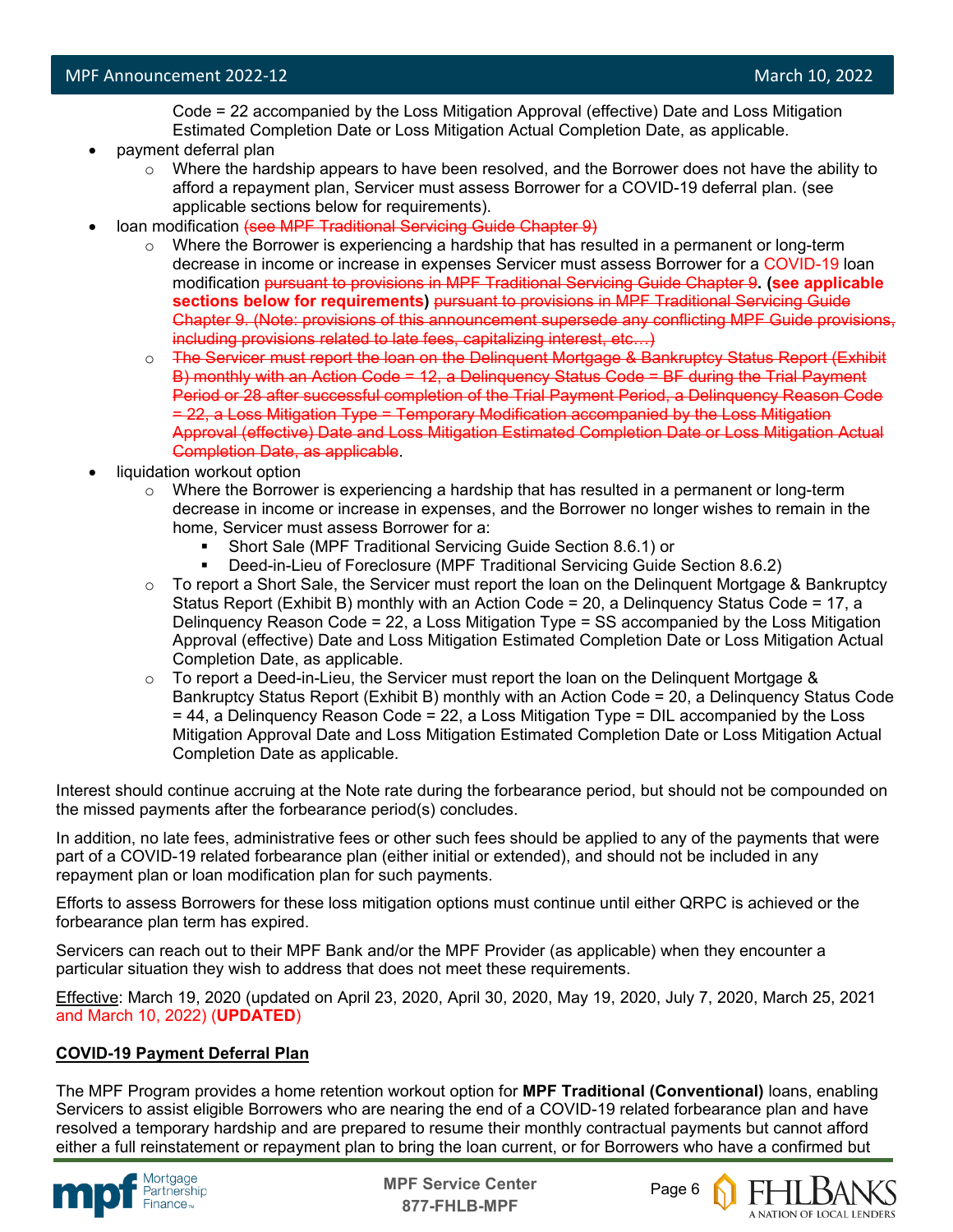l resolved COVID-19 financial hardship. Servicers are required to evaluate Borrowers pursuant to the eligibility criteria and the Workout Hierarchy in this announcement.

Effective: May 19, 2020

#### **1. Determining eligibility for a COVID-19 payment deferral** (**UPDATED**)

In order to be eligible for a COVID-19 payment deferral, the Borrower must:

- be on a COVID-19 related forbearance plan, or
- have experienced a financial hardship resulting from COVID-19 (for example, unemployment, reduction in regular work hours, or illness of a Borrower/Co-Borrower or dependent family member) that has impacted their ability to make their full monthly contractual payment.

The Servicer is not required to obtain documentation of the Borrower's hardship.

In order to be eligible for a COVID-19 payment deferral, the mortgage loan must be a conventional first lien mortgage loan.

The property securing the mortgage loan may be a primary residence or a second home, but may not be vacant or condemned.

The Servicer must receive the Borrower's full monthly contractual payment due for the month of evaluation or must make the full monthly contractual payment by the end of the evaluation month.

The Servicer must achieve Quality Right Party Contact (QRPC) with the Borrower to:

- determine the reason for the delinquency and whether it is temporary or permanent in nature;
- determine whether or not the Borrower has the ability to repay the mortgage debt;
- educate the Borrower on the availability of workout options, as appropriate; and
- obtain a commitment from the Borrower to resolve the delinquency.

Additionally, the Servicer must confirm that the Borrower:

- has resolved the hardship,
- is able to continue making the full monthly contractual payment, and
- is unable to reinstate the mortgage loan or afford a repayment plan to cure the delinquency.

The mortgage loan must:

- have been current or less than 31 days delinquent as of March 1, 2020, the effective date of the National Emergency declaration related to COVID-19; and
- be 31 or more days (one month) delinquent but less than or equal to 18 months delinquent as of the date of evaluation.

If a Borrower's hardship is related to COVID-19 but he or she was 31 or more days delinquent as of the effective date of the National Emergency declaration, and the Servicer determines the Borrower can maintain his or her full monthly contractual payment, then the Servicer must submit a request for a COVID-19 payment deferral to MPF Provider for review and obtain prior approval from the MPF Bank.

The mortgage loan must not have previously received a COVID-19 payment deferral, and no more than 18 months of cumulative past-due P&I payments may be deferred.

The mortgage loan must not be subject to:

- a recourse or indemnification arrangement under which the MPF Bank purchased or that was imposed by the MPF Bank after the mortgage loan was purchased,
- an approved liquidation workout option,
- an active and performing repayment plan or other non-COVID-19 related forbearance plan,
- a current offer for another retention workout option, or
- an active and performing mortgage loan modification Trial Period Plan.



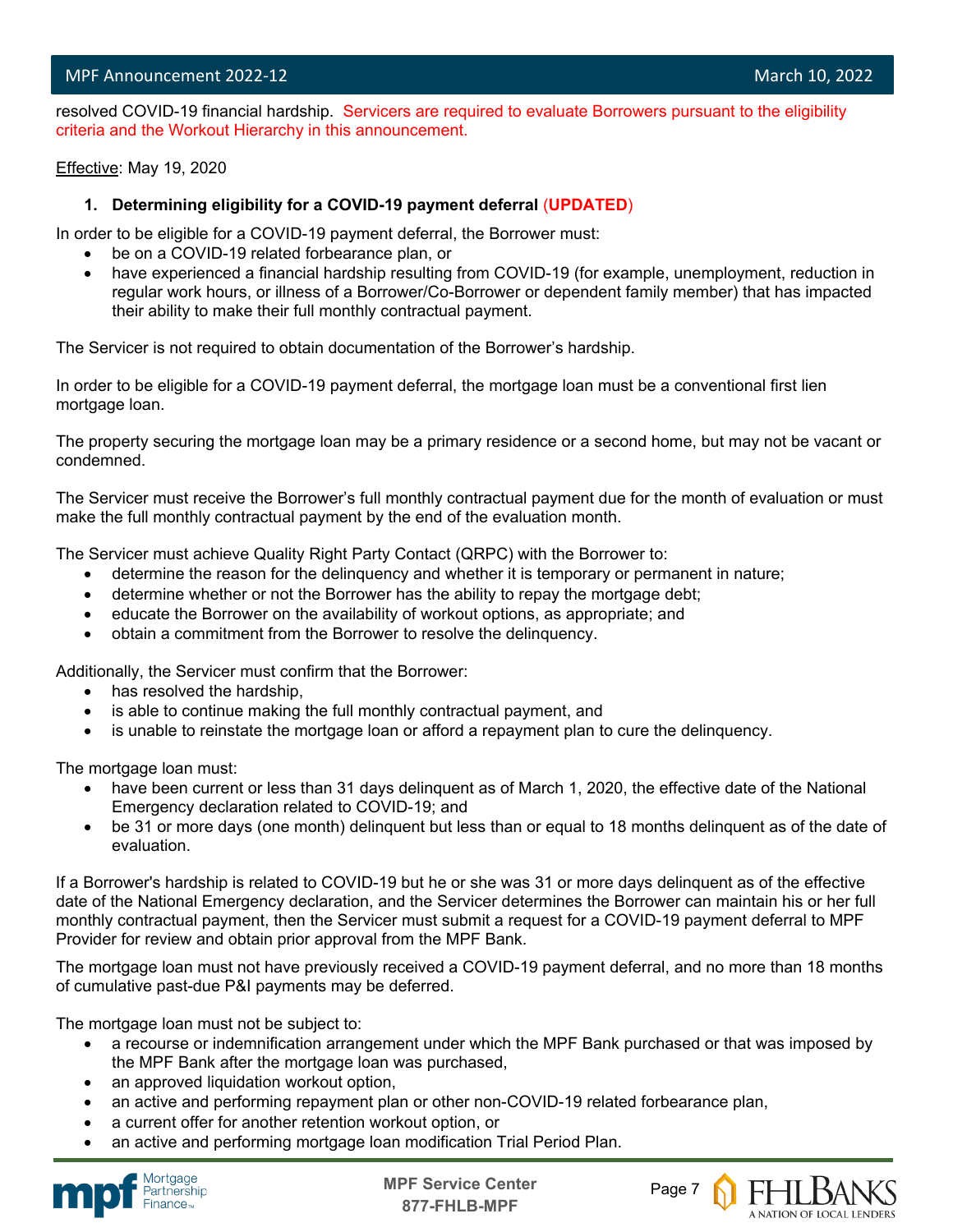l Effective: May 19, 2020 (Updated on July 7, 2020, March 25, 2021, July 15, 2021, and March 10, 2022)

#### **2. Determining eligibility for a COVID-19 payment deferral for a Texas Section 50(a)(6) loan**

Servicers handling Texas 50(a)(6) loans should contact their MPF Bank for guidance, prior to offering deferment plan to Borrowers of such loans.

Effective: May 19, 2020

#### **3. Performing an Escrow Analysis**

Prior to offering a COVID-19 payment deferral, the Servicer must perform an escrow analysis, to estimate the periodic escrow deposit required to ensure adequate funds are available to pay future charges, taking into consideration T&I payments that may come due during the processing month, if applicable.

Any escrow account shortage that is identified at the time of the COVID-19 payment deferral must not be included in the non-interest bearing balance, and the Servicer is not required to fund any existing escrow account shortage. In addition, the Servicer is not required to revoke any escrow deposit account waiver.

If the Servicer identifies an escrow shortage as the result of an escrow analysis in connection with a COVID-19 payment deferral or as part of the next annual analysis, then the Servicer must spread repayment of the escrow shortage amount in equal monthly payments over a term of 60 months, unless the Borrower decides to pay the shortage up-front or over a shorter period, not less than 12 months.

Effective: September 14, 2020 (Updated on December 10, 2021)

#### **4. Determining the COVID-19 payment deferral terms**

The Servicer must defer the following amounts as a non-interest bearing balance, due and payable at maturity of the mortgage loan, or earlier upon the sale or transfer of the property, refinance of the mortgage loan, or payoff of the interest-bearing UPB:

- the past-due principal and interest (P&I) payments;
- out-of-pocket escrow advances paid to third parties; and
- servicing advances paid to third parties in the ordinary course of business and not retained by the Servicer, if allowed by state law.

All other terms of the mortgage loan must remain unchanged.

Any existing non-interest bearing balance amount on the mortgage loan remains due and payable at maturity of the mortgage loan, or earlier upon the sale or transfer of the property, refinance of the mortgage loan, or payoff of the interest-bearing UPB.

Effective: May 19, 2020 (Updated on September 14, 2020)

#### **5. Completing a COVID-19 payment deferral**

The Servicer must complete a COVID-19 payment deferral to Borrower, in the same month in which it determines the Borrower is eligible, by submitting the following to the MPF Provider:

- a completed Workout Worksheet (Form SG354) with all required supporting documentation as indicated on the Workout Worksheet,
- a completed COVID-19 Payment Deferral Worksheet (Appendix B),
- a one year Borrower payment history and,
- if the Servicer determines the Borrower's signature is required on the COVID-19 payment deferral agreement, a copy of the executed agreement.



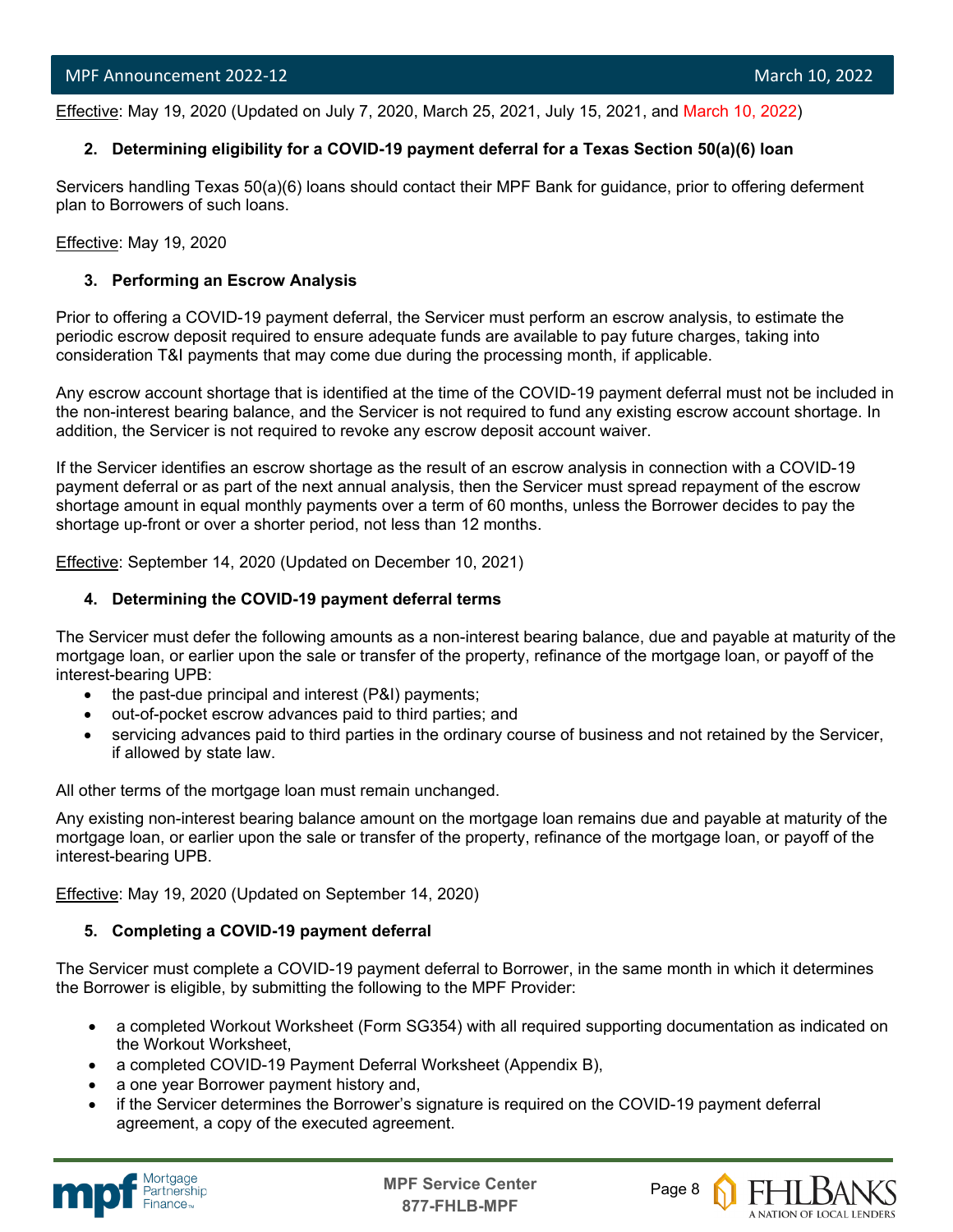- If the Servicer determines the Borrower's signature is not required on the COVID-19 payment deferral, the Servicer must submit evidence of the Borrowers acceptance by providing one of the following:
	- $\circ$  if the Borrower accepted by contacting the Servicer directly in accordance with any acceptable outreach and communication method, confirmation must be noted or attached to the original form submission though eMAQCSplus, or
	- $\circ$  provide evidence of the Borrower's acceptance as determined by the Servicer, such as receipt of a full monthly payment.

The Servicer is authorized to use an additional month to allow for sufficient processing time ("processing month") to complete a COVID-19 payment deferral. Servicers must apply the processing month consistently to all Borrowers, as evidenced by a written policy.

The Borrower must make his or her full monthly contractual payment during the processing month if, as of the date of evaluation:

- the mortgage loan is 18 months delinquent, or
- the COVID-19 payment deferral would cause the mortgage loan to exceed 18 months of cumulative deferred past-due P&I payments.

In this circumstance, the Servicer must complete the COVID-19 payment deferral within the processing month after receipt of the Borrower's full monthly contractual payment due during that month.

The Servicer must send the COVID-19 payment deferral agreement, or equivalent, to the Borrower no later than five days after the completion of the COVID-19 payment deferral.

While use of the COVID-19 payment deferral agreement in Appendix A is optional, it reflects the minimum level of information that the Servicer must communicate and illustrates a level of specificity that complies with the MPF Program requirements. Also, the Servicer must ensure the COVID-19 payment deferral agreement complies with applicable law.

Servicers must obtain MI approval, if applicable, and must ensure the COVID-19 payment deferral agreement complies with Applicable Laws.

The Servicer's application of a COVID-19 payment deferral to the mortgage loan must not impair the MPF Program Mortgage Loan's first lien position or enforceability against the Borrower(s) in accordance with its terms.

If the Servicer determines the Borrower's signature is required on the COVID-19 payment deferral agreement, it must receive the executed agreement prior to completing the COVID-19 payment deferral.

The Servicer must record the COVID-19 payment deferral agreement if the Servicer determines that recordation is required to comply with law and ensure that the mortgage loan retains its first lien position. The Servicer must obtain a title endorsement or similar title insurance product issued by a title insurance company if the COVID-19 payment deferral agreement will be recorded.

The Servicer must also provide documents to the document custodian in accordance with the following table.

| If the COVID-19 payment deferral<br>agreement is | Then the Servicer must send                                                                                                                                              |
|--------------------------------------------------|--------------------------------------------------------------------------------------------------------------------------------------------------------------------------|
| not required to be recorded                      | a fully executed original COVID-19 payment<br>deferral agreement to the document custodian<br>within 25 days of the effective date of the COVID-<br>19 payment deferral. |



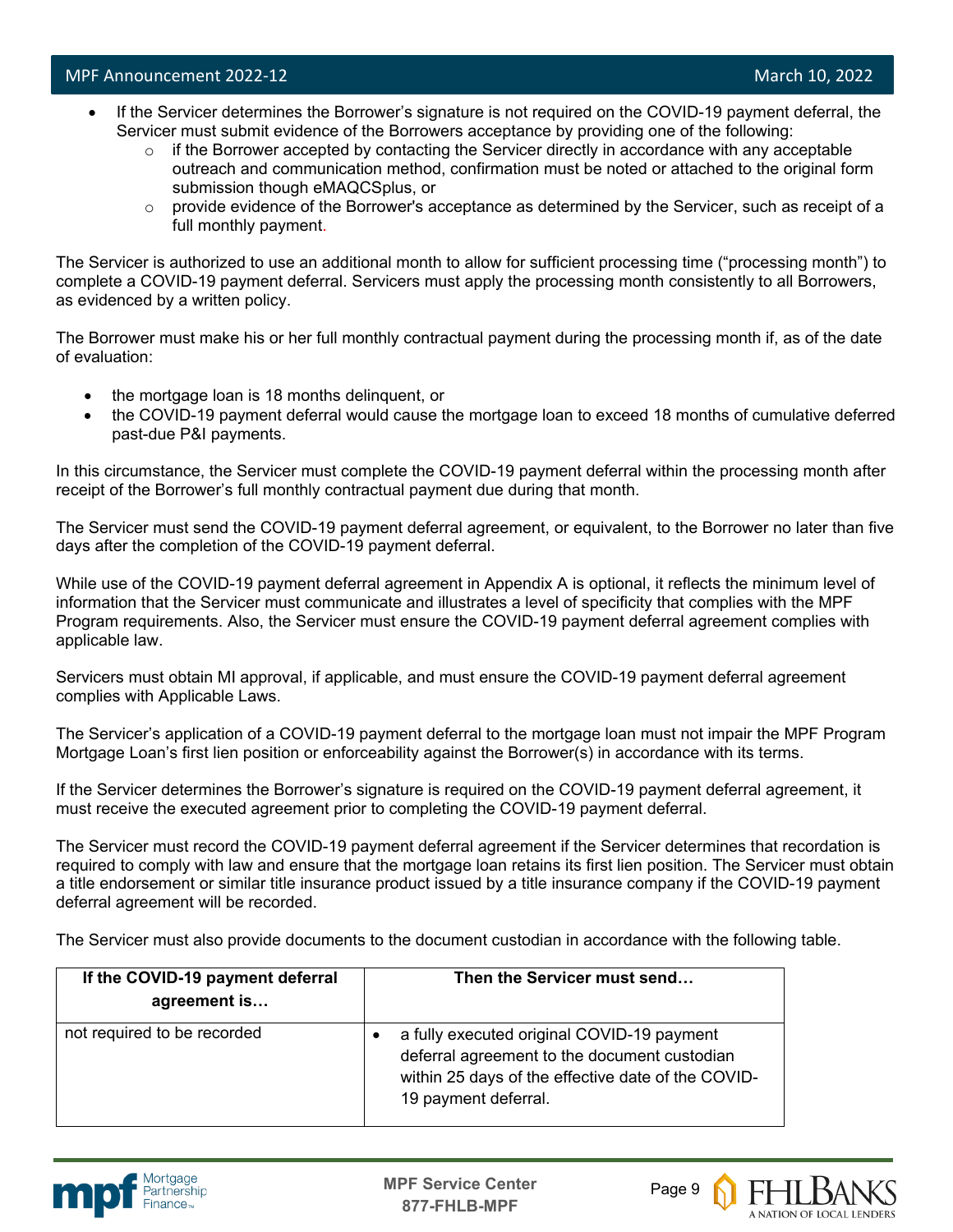| MPF Announcement 2022-12 | March 10, 2022                                                                                                                                                                                                                                                                                                                                               |
|--------------------------|--------------------------------------------------------------------------------------------------------------------------------------------------------------------------------------------------------------------------------------------------------------------------------------------------------------------------------------------------------------|
| required to be recorded  | • a certified copy of the fully executed COVID-19<br>payment deferral agreement to the document<br>custodian within 25 days of the effective date of the<br>COVID-19 payment deferral, and<br>an original COVID-19 payment deferral agreement<br>that is returned from the recorder's office to the<br>document custodian within 5 business days of receipt. |

Effective: May 19, 2020 (Updated on July 7, 2020, March 25, 2021, July 15, 2021, and on October 8, 2021)

### **6. Soliciting the Borrower for a post-forbearance COVID-19 payment deferral**

If the Servicer is unable to establish QRPC as described in "Determining eligibility for a COVID-19 payment deferral" with a Borrower on a COVID-19 related forbearance plan and the Borrower is otherwise eligible for a COVID-19 payment deferral, the Servicer must send a solicitation for a COVID-19 payment deferral within 15 days after expiration of the forbearance plan.

The Servicer must solicit the Borrower using the Payment Deferral Post COVID-19 Forbearance Solicitation Cover Letter (**Appendix C**) with the COVID-19 payment deferral agreement or the equivalent, making any appropriate changes to comply with applicable law.

While use of the Payment Deferral Post COVID-19 Forbearance Solicitation Cover Letter and COVID-19 payment deferral agreement is optional, it reflects the minimum level of information that the Servicer must communicate and illustrates a level of specificity that complies with the requirements of the MPF Program.

The Payment Deferral Post COVID-19 Forbearance Solicitation Cover Letter must include language that additional forbearance may be available if the Borrower's hardship is not resolved, and that other loss mitigation options may be available.

The Servicer must include instruction on how to accept the offer in the COVID-19 payment deferral agreement.

The Servicer is authorized to consider the following as acceptance by the Borrower, subject to applicable law:

- the Borrower contacting the Servicer directly in accordance with any acceptable outreach and communication method,
- the Borrower returning an executed COVID-19 payment deferral agreement, or
- any other method evidencing the Borrower's acceptance as determined by the Servicer, such as receipt of a full monthly payment.

Unless the Servicer has determined that the agreement must be signed, the agreement should contain verbiage that making a payment will be deemed acceptance of the terms.

The Borrower must make his or her full monthly contractual payment during the month of the solicitation if, as of the date of evaluation:

- the mortgage loan is 18 months delinquent, or
- the COVID-19 payment deferral would cause the mortgage loan to exceed 18 months of cumulative deferred past-due P&I payments.

In this circumstance, the Servicer must complete the COVID-19 payment deferral within the month of the solicitation after receipt of the Borrower's full monthly contractual payment due during that month.

Servicers are considered to have completed the deferral once they submit the documentation required to be submitted to the MPF Provider, as provided for in "Completing a COVID-19 payment deferral" above.



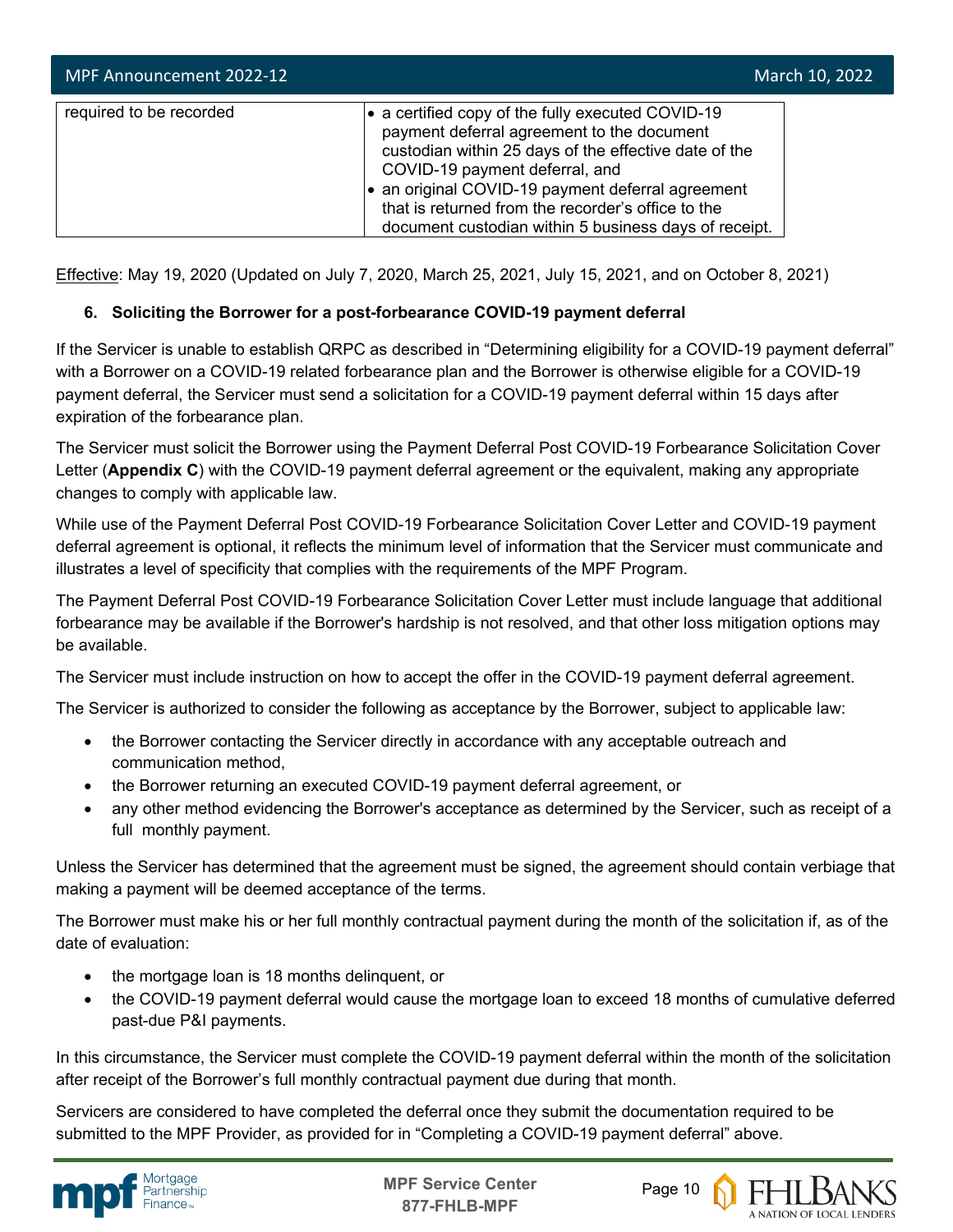#### MPF Announcement 2022-12 and the control of the control of the control of the control of the March 10, 2022

 If the Servicer uses a processing month to complete the COVID-19 payment deferral, the Borrower must also make his or her full monthly contractual payment during the processing month. The Servicer must complete the COVID-19 payment deferral within the processing month after receipt of the Borrower's full monthly contractual payment due during that month.

Effective: July 15, 2021

l

#### **7. Processing a COVID-19 payment deferral for a mortgage loan with mortgage insurance**

For any mortgage loan with mortgage insurance, Servicer must obtain mortgage insurer approval and proof must be retained in the Mortgage File.

Effective: May 19, 2020

#### **8. Credit bureau reporting for a COVID-19 payment deferral**

The Servicer must report the status of the mortgage loan to the credit bureaus in accordance with the Fair Credit Reporting Act, including as amended by the Coronavirus Aid, Relief, and Economic Security Act, for Borrowers affected by the COVID-19 emergency.

Effective: May 19, 2020

#### **9. Handling fees and late charges in connection with a COVID-19 payment deferral**

Servicers must not charge the Borrower administrative fees. Servicers are encouraged to waive all late charges, penalties, stop payment fees, or similar charges upon completing a COVID-19 payment deferral.

Effective: May 19, 2020

#### **10. Servicing fees for a COVID-19 payment deferral**

The Servicer will continue to receive the servicing fee it was receiving prior to completing a COVID-19 payment deferral after the COVID-19 payment deferral becomes effective.

Servicing Fees will be reimbursed for mortgage loans that receive a COVID-19 payment deferral at the time the mortgage loan upon liquidation of the mortgage loan, in accordance to MPF Traditional Servicing guide Section 3.1 Servicing Fees.

Effective: May 19, 2020 (updated on September 14, 2020)

#### **11. COVID-19 Payment deferral expenses**

The Servicer must pay any actual out-of-pocket expenses in accordance with the MPF Traditional Servicing Guide associated with the execution of a COVID-19 payment deferral, including, but not limited to:

- required notary fees,
- recording costs,
- title costs, or
- any other allowable and documented expense.

In the event of a subsequent foreclosure, Servicers will be reimbursed for allowable out-of-pocket expenses in accordance with MPF Traditional Servicing Guide Section- 3.2 Reimbursement of Servicing Expenses and 8.3.6 Costs and Expenses.



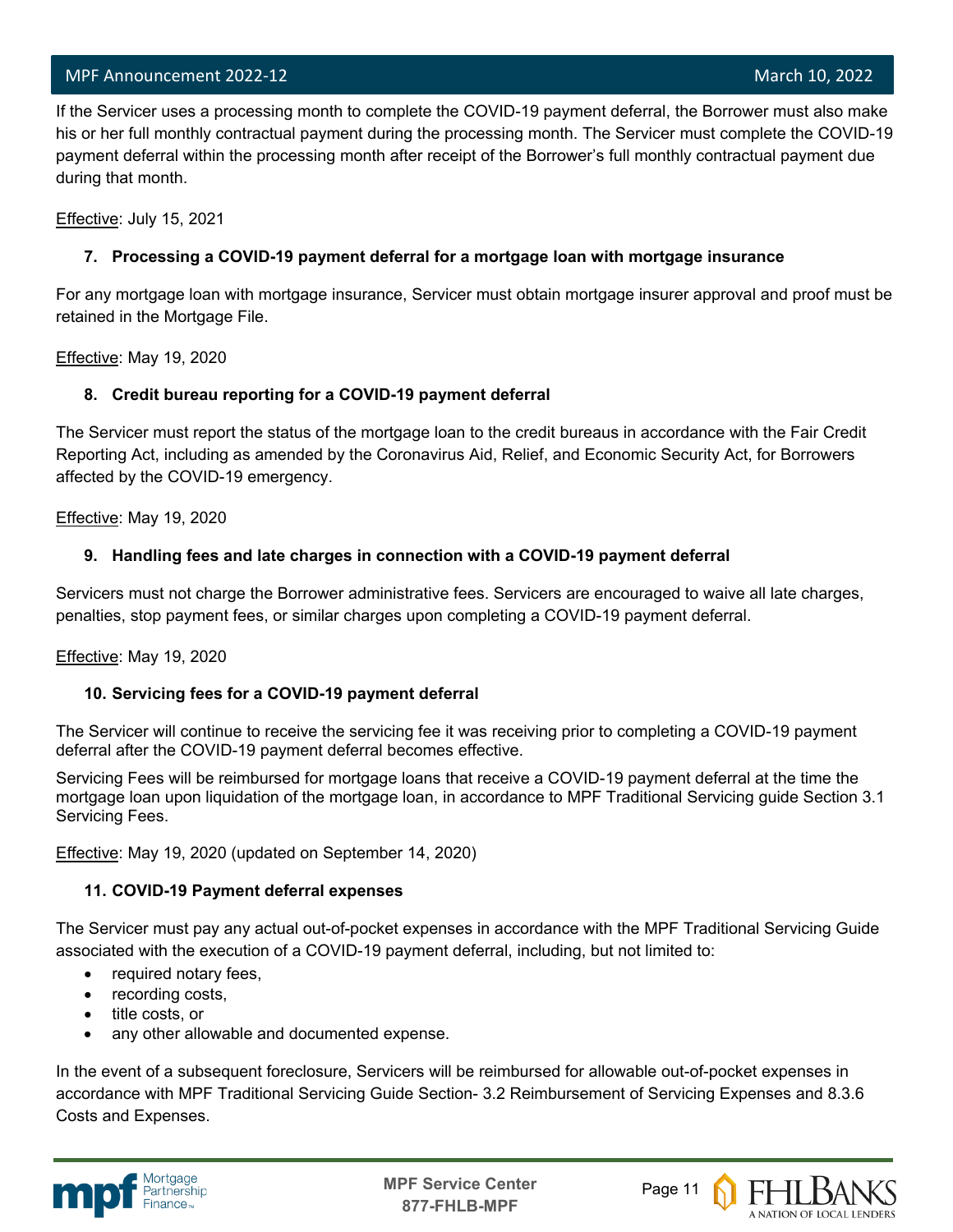l Effective: May 19, 2020

#### **12. Reporting responsibilities for a COVID-19 payment deferral**

Once the COVID-19 Payment Deferral becomes effective, the mortgage loan no longer needs to be reported on the Servicer's Monthly Delinquent Mortgage & Bankruptcy Status Report (Exhibit B).

Effective: May 19, 2020 (Updated on July 7, 2020)

#### **COVID-19 Loan Modification Plan**

The MPF Program provides a home retention workout option for MPF Traditional (Conventional) loans, enabling Servicers to assist eligible Borrowers who are nearing the end of a COVID-19 related forbearance plan and have a hardship that has resulted in a permanent or long-term decrease in income or increase in expenses, who can resume a monthly payments but cannot afford a full reinstatement, a repayment plan, or their monthly contractual payments. Servicers are required to evaluate Borrowers pursuant to the eligibility criteria and the Workout Hierarchy in this announcement, and are required to ensure the loan modification terms meet the requirements provided for in this announcement.

When assisting Borrowers who meet the criteria outlined in this announcement, the requirements as to underwriting, eligibility, and terms of the loan modifications requirements provided for in this announcement supersede requirements in MPF Traditional Servicing Guide Chapter 9.

#### **1. Processing a COVID-19 loan modification for a mortgage loan with mortgage insurance**

For any mortgage loan with mortgage insurance, Servicer must obtain mortgage insurer approval and proof must be retained in the Mortgage File.

#### **2. Evaluating a Borrower with a COVID-19 related hardship for a Loan Modification**

To be eligible for a COVID-19 related loan modification, the mortgage loan must:

- be a first-lien conventional mortgage loan
- have been current or less than two months delinquent as of March 1, 2020, or originated after March 1, 2020, the effective date of the National Emergency declaration related to COVID-19;
	- o Note: If the loan is not eligible for a COVID-19 Loan Modification Plan due to being delinquent prior to March 1, 2020, Servicers may evaluate the Borrower for a Temporary Loan Modification per the requirements in MPF Traditional Servicing Guide Chapter 9.
- be at least 90 days delinguent; and
- be serviced other than under one of the following:
	- o One Mortgage Partners, LLC Mortgage Pass-Through Certificates MPF Shared Funding™ Program Series 2003-1 Trust; or
	- o One Mortgage Partners, LLC Mortgage Pass-Through Certificates MPF Shared Funding Program Series 2003-2 Trust.

The mortgage loan must not be subject to:

- a recourse or indemnification arrangement under which the MPF Bank purchased or that was imposed by the MPF Bank after the mortgage loan was purchased;
- a current offer for another workout option;
- an approved liquidation workout option; or



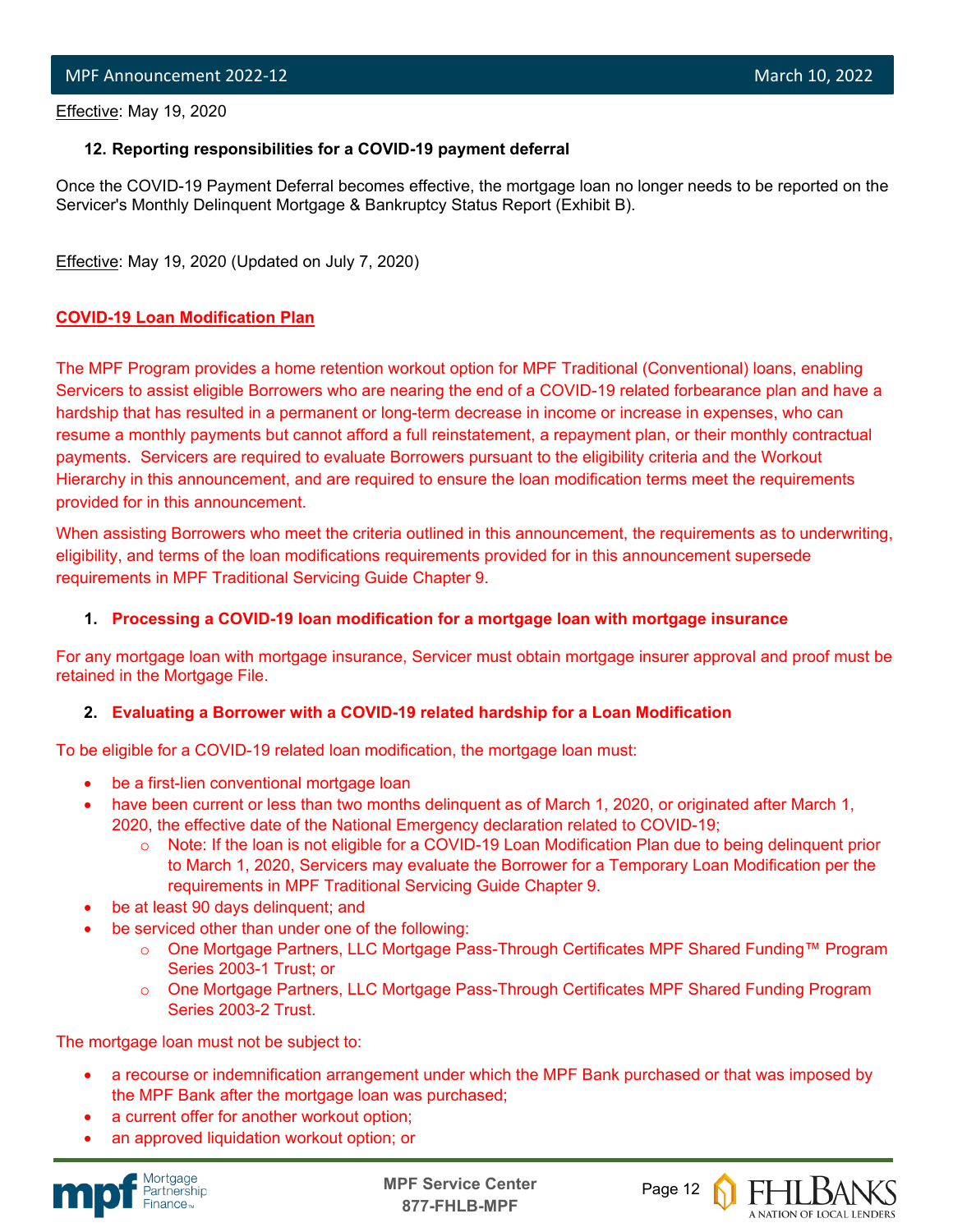• an active and performing repayment plan, other non COVID-19 related forbearance plan, or loan modification plan.

#### **3. Borrower Eligibility**

To be eligible for a Modification Plan:

- The Borrower(s) must be the same Borrower(s) that signed the Mortgage Note; or
- The individual executing the Modification Plan must have acquired interest in the Mortgaged Property as a result of a transfer of ownership that was exempt from the Due-On-Sale Clause.

#### **4. Determining eligibility for a COVID-19 loan modification for a Texas Section 50(a)(6) loan**

Servicers handling Texas 50(a)(6) loans should contact their MPF Bank for guidance, prior to offering loan modifications to Borrowers of such loans.

#### **5. Escrow analysis for COVID-19 impacted Borrowers**

When a Borrower is eligible for a COVID-19 related loan modification in accordance with the eligibility criteria as outlined in this MPF Announcement and the Servicer was not collecting escrows on the existing mortgage loan, the Servicer is required to establish an escrow deposit account as a condition of the mortgage loan modification unless otherwise prohibited by applicable law. If applicable law prohibits the establishment of the escrow account, the Servicer must ensure that the T&I premiums are paid to date.

Prior to offering a COVID-19 Loan Modification, the Servicer must analyze an existing escrow account to estimate the periodic escrow deposit required to ensure adequate funds are available to pay future charges, taking into consideration T&I payments that may come due during the trial period plan.

If the initial escrow analysis or next annual analysis identifies an escrow shortage, the servicer must spread repayment of the escrow shortage amount in equal monthly payments over a term of 60 months, unless the borrower decides to pay the shortage amount up-front or over a shorter period, not less than 12 months.

Any escrow account shortage that is identified at the time of the mortgage loan modification must not be capitalized and the Servicer is not required to fund any existing escrow account shortage.

See MPF Traditional Servicing Guide "2.9 Escrow Payments" for guidelines for maintaining an Escrow Account and handling Escrow Funds.

#### **6. Documentation Requirements**

Generally Servicers must collect the following documentation and permanently retain it in the Mortgage Loan File:

- Workout Worksheet (Form SG354);
- Borrower Hardship Certification (Form SG402);
- Income verification in accordance with the requirements described in the Selling Guide;
- Borrower's tax return transcripts obtained from the IRS;
- Asset documentation in accordance with the Selling Guide and any other documentation necessary to fully document the Borrower's financial situation;
- A new credit report that meets the requirements in the Selling Guide;
- Reaffirmation Agreement or approval from Trustee if Borrower was previously in bankruptcy;
- Property valuation; and
- Any other documentation used to process and evaluate the Modification Plan request, including but not limited to, documentation of the causes of a Borrower's hardship.





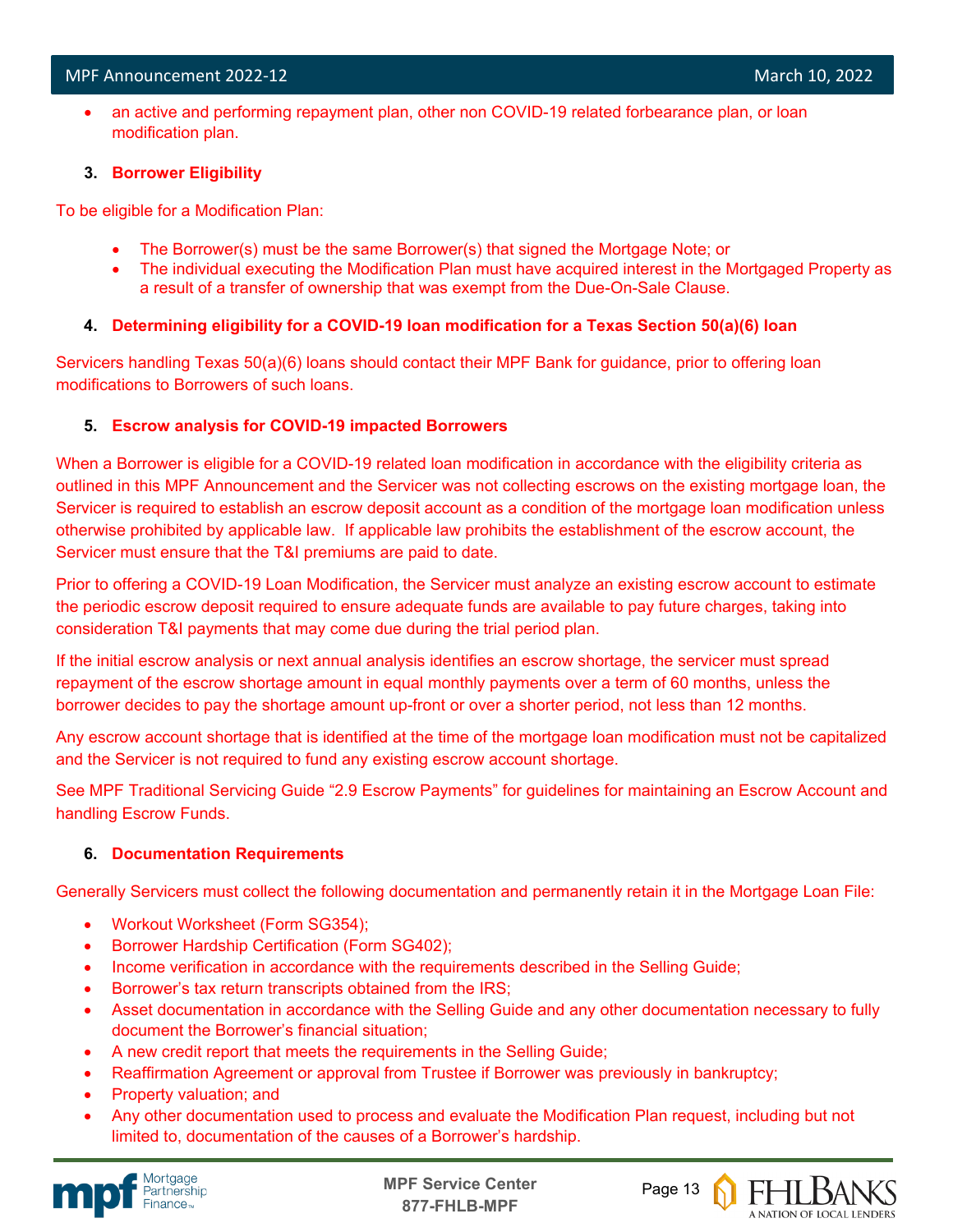l Servicers do not need to obtain prior approval from the MPF Provider, and do not need to provide the MPF Provider with any documentation other than submitting the following in eMAQCS®Plus

- a completed Workout Worksheet (Form SG354),
- the Trial Period Plan (see Appendix D of this Announcement),
- the COVID-19 Modification Cover Letter (see Appendix E of this Announcement),
- a fully executed COVD-19 Loan Modification Agreement (Fannie Mae Form 3179), and
- a current payment history.

The MPF Provider or MPF Bank may request additional documentation.

Servicers may approve a Borrower for a COVID-19 Loan Modification based on the evaluation of an incomplete application, if they deem the information they have received to be sufficient to make an eligibility determination and if the review meets all Applicable Laws, including the CFPB's 2021 Mortgage Servicing COVID-19 Rule as to streamline loan modifications.

#### **7. Modified mortgage loan terms for COVID-19 impacted Borrowers**

When a Servicer has determined a Borrower is eligible for a COVID-19 related loan modification, the Servicer must determine the new modified mortgage loan terms according to the following.

The Servicer must obtain a property valuation, which must not be more than 90 days old at the time the Servicer evaluates the Borrower for the mortgage loan modification, using one of the following:

- an exterior BPO;
- an appraisal;
- a third-party AVM; or
- the Servicer's own internal AVM, provided that
	- $\circ$  the Servicer is subject to supervision by a federal regulatory agency, and
	- $\circ$  the Servicer's primary federal regulatory agency has reviewed the model.

If the third-party AVM, or the Servicer's internal AVM does not render a reliable confidence score, the Servicer must obtain an assessment of the property value utilizing an exterior BPO, an appraisal, or a property valuation method documented as acceptable to the Servicer's federal regulatory supervisor. The property value assessment must be rendered in accordance with the FDIC's Interagency Appraisal and Evaluation Guidelines regardless of whether such guidelines apply to mortgage loan modifications.

The Servicer must determine the post-modification mark-to-market loan to-value (MTMLTV) ratio, which is defined as the UPB of the mortgage loan including capitalized arrearages ("gross UPB), divided by the current value of the property, and must also complete all the following steps in the order shown below, unless prohibited by applicable law, to determine the Borrower's new modified mortgage loan terms:

- 1. Capitalize eligible arrearages:
	- accrued interest;
	- out-of-pocket escrow advances to third parties, provided they are paid prior to the effective date of the mortgage loan modification;
	- servicing advances paid to third parties in the ordinary course of business and not retained by the Servicer, provided they are paid prior to the effective date of the mortgage loan modification, if allowed by state laws; and
	- any outstanding non-interest bearing balance from a previously completed loan mitigation plan.





A NATION OF LOCAL LENDERS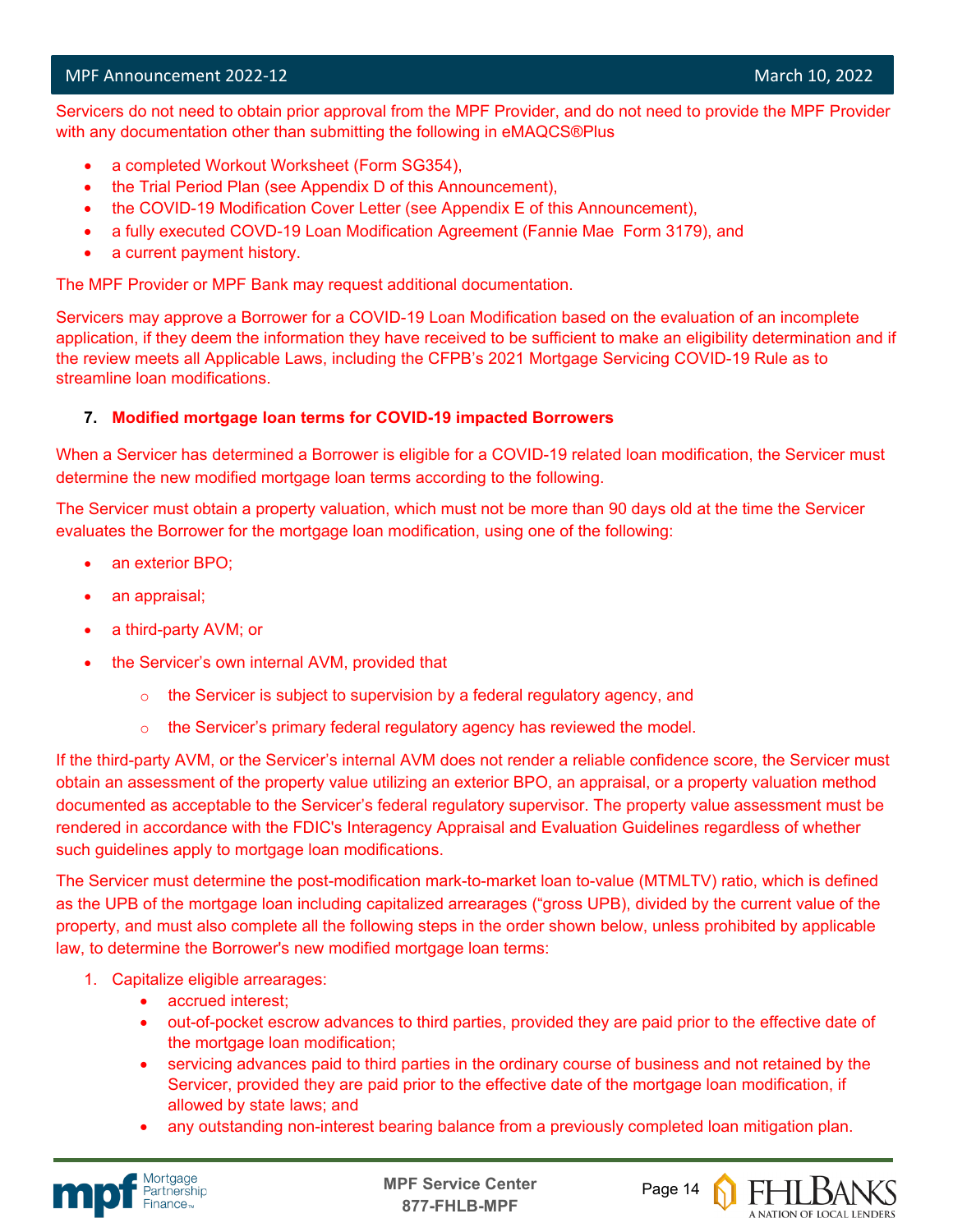l

 If applicable state law prohibits capitalization of any of these amounts, the Servicer must collect all such funds from the Borrower over a period not to exceed 60 months unless the Borrower decides to pay the amount up-front.

Late charges may not be capitalized and must be waived if the Borrower satisfies all conditions of the Trial Period Plan.

See MPF Traditional Servicing Guide "2.9 Escrow Payments" for guidelines for maintaining an Escrow Account and handling Escrow Funds.

- 2. Set the modification interest rate to the lesser of:
	- 3%, or
	- the Borrower's current contractual interest rate.
- 3. Extend the term to 480 months from the mortgage **loan modification effective date**.
	- If the mortgage loan is secured by a property where the title is held as a leasehold estate, the term of the leasehold estate must not expire prior to the date that is five years beyond the new maturity date of the modified mortgage loan. In the event that the current term of the leasehold estate would expire prior to such date, the term of the leasehold estate must be renegotiated to satisfy this requirement for the mortgage loan to be eligible for the mortgage loan modification.
- 4. Forbear principal if the post-modification MTMLTV ratio is greater than 100%, in an amount that is the lesser of:
	- an amount that would create a post-modification MTMLTV ratio of 100% using the interest-bearing UPB, or
	- 30% of the gross UPB of the mortgage loan.
- 5. Provide or increase principal forbearance until a 20% P&I payment reduction is achieved; however, the Servicer must not forbear more than both the following amounts:
	- an amount that would create a post-modification MTMLTV ratio less than 80% using the interestbearing principal balance, and
	- 30% of the gross UPB of the mortgage loan.

**Note - Principal forbearance**: Interest must not accrue on any principal forbearance. Principal forbearance is payable upon the earliest of the maturity of the mortgage loan modification, sale or transfer of the property, refinance of the mortgage loan, or payoff of the interest-bearing UPB.

#### **8. Offering a Trial Period Plan and Completing a COVID-19 Loan Modification**

The Servicer must communicate with the Borrower that the mortgage loan modification will not be binding, enforceable, or effective unless all conditions of the mortgage loan modification have been satisfied, which is when all of the following have occurred:

- the Borrower has satisfied all of the requirements of the Trial Period Plan,
- the Borrower has executed and returned 2 copies of the COVID-19 Loan Modification Agreement [\(Fannie](https://singlefamily.fanniemae.com/media/document/pdf/loan-modification-agreement-form-3179-pdf)  [Mae Form 3179\),](https://singlefamily.fanniemae.com/media/document/pdf/loan-modification-agreement-form-3179-pdf) and
- the Servicer executes and dates the COVID-19 Loan Modification Agreement.

To document the Borrower's Trial Period Plan, the Servicer must use the form COVID-19 Trial Period Plan Notice (**Appendix D**) or the equivalent, making any appropriate changes to comply with applicable law. While use of the COVID-19 Trial Period Plan Notice (Appendix D) is optional, it reflects a minimum level of information that the Servicer must communicate and illustrates a level of specificity that complies with the MPF Program requirements. If the Borrower and loan modification meets all eligibility requirements of the COVID-19 Loan Modification Plan, the Servicer does not need to obtain approval prior to providing Borrower a COVID-19 Trial Period Plan Notice. Any



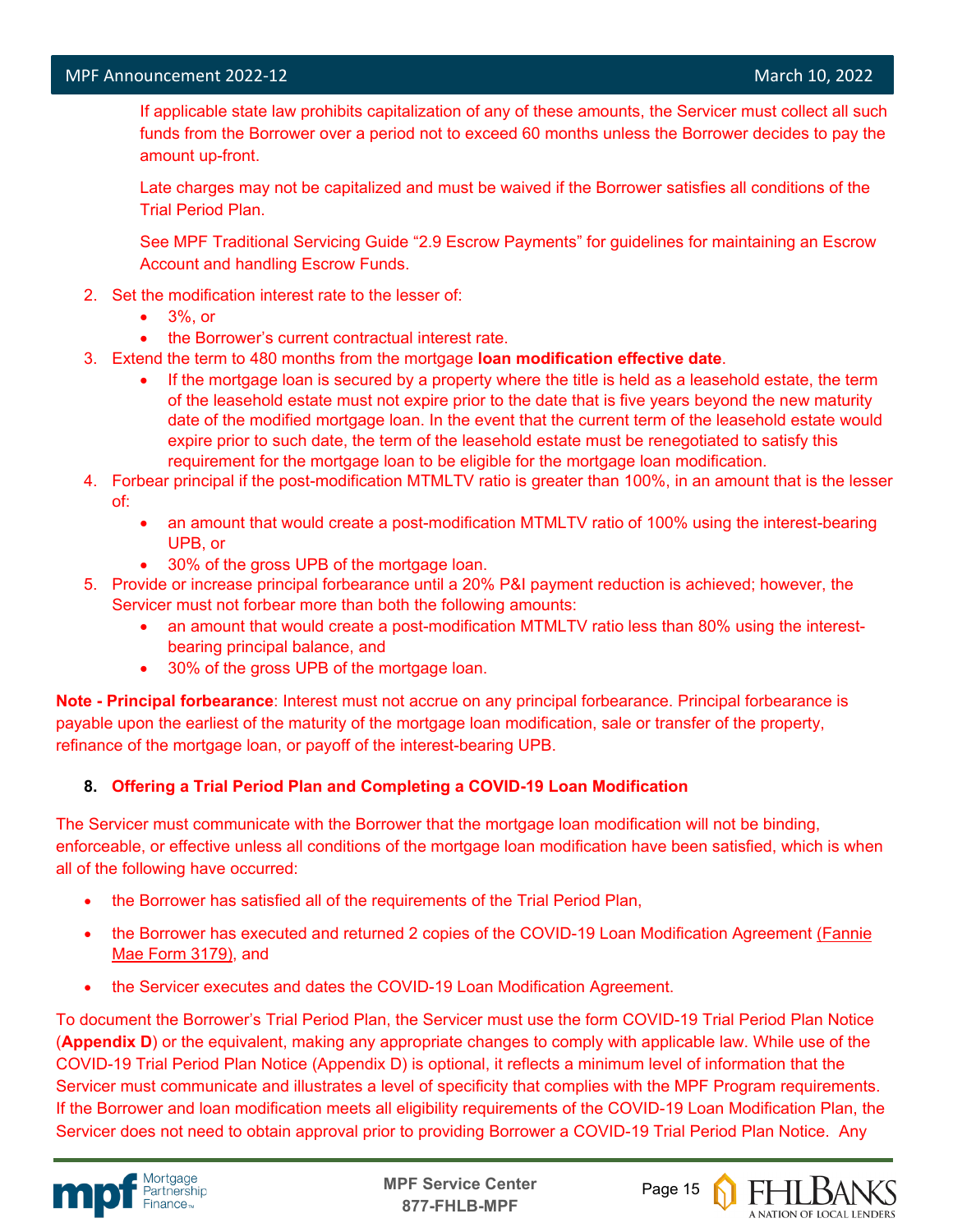l exceptions to eligibility or other COVID-19 Loan Modification Plan requirements must be submitted to MPF Provider for approval prior to communicating the terms of the loan modification plan to Borrower.

If the Servicer sends the COVID-19 Trial Period Plan Notice:

- on or before the 15th day of a calendar month then the Servicer must use the first day of the following month as the first Trial Period Plan payment due date.
- after the 15th day of a calendar month then the Servicer must use the first day of the month after the next month as the first Trial Period Plan payment due date.

If the Borrower fails to make a Trial Period Plan payment by the last day of the month in which it is due, the Borrower is considered to have failed the Trial Period Plan and the Servicer must not grant the Borrower a permanent loan modification.

The Servicer must maintain policies and procedures to ensure compliance with any and all applicable "dual tracking" restrictions, and suspend or postpone the Foreclosure sale per Applicable Laws (e.g., CFPB) and shall immediately notify the MPF Provider.

The Servicer must ensure that the modified mortgage loan retains its first lien position and is fully enforceable in accordance with its terms.

Electronic signatures and notarizations for Loan Modifications are acceptable as long as the electronic record complies with MPF Program requirements, including accommodations included in COVID-19 related MPF Announcements.

#### **9. Preparing the Loan Modification Agreement**

The Servicer must use the Form COVID-19 Modification Cover Letter **(Appendix E)** or equivalent to communicate a Borrower's eligibility for a permanent Loan Modification, which must be accompanied by a completed Loan Modification Agreement [\(Fannie Form 3179\).](https://singlefamily.fanniemae.com/media/document/pdf/loan-modification-agreement-form-3179-pdf) While use of the Form COVID-19 Modification Cover Letter (Appendix E) is optional, it reflects a minimum level of information that the Servicer must communicate and illustrates a level of specificity that complies with the MPF Program requirements.

The Servicer must prepare the Loan Modification Agreement [\(Fannie Mae Form 3179\)](https://singlefamily.fanniemae.com/media/document/pdf/loan-modification-agreement-form-3179-pdf) early enough in the Trial Period Plan to allow sufficient processing time so that the mortgage loan modification becomes effective on the first day of the month following the Trial Period Plan (modification effective date). The Servicer is authorized to, at its discretion, complete the Loan Modification Agreement so the mortgage loan modification becomes effective on the first day of the second month following the final Trial Period Plan payment to allow for sufficient processing time. However, the Servicer must treat all Borrowers the same in applying this option by selecting, at its discretion and as evidenced by a written policy, the date by which the final Trial Period Plan payment must be submitted before the Servicer applies this option ("cut-off date"). The cut-off date must be after the due date for the final Trial Period Plan payment as set forth in the Trial Period Plan Notice.

If the Servicer elects this option, the Borrower will not be required to make an additional Trial Period Plan payment during the month (the "interim month") in between the final Trial Period Plan month and the month in which the mortgage loan modification becomes effective. For example, if the last Trial Period Plan month is March and the Servicer elects the option described above, the Borrower is not required to make any payment during April, and the mortgage loan modification becomes effective, and the first payment under the Loan Modification Agreement is due, on May 1.

The Servicer must incorporate into the Loan Modification Agreement (Fannie Mae Form 3179) the applicable provisions in accordance with the requirements in Fannie Mae's Summary: Modification Agreement (Form 3179).



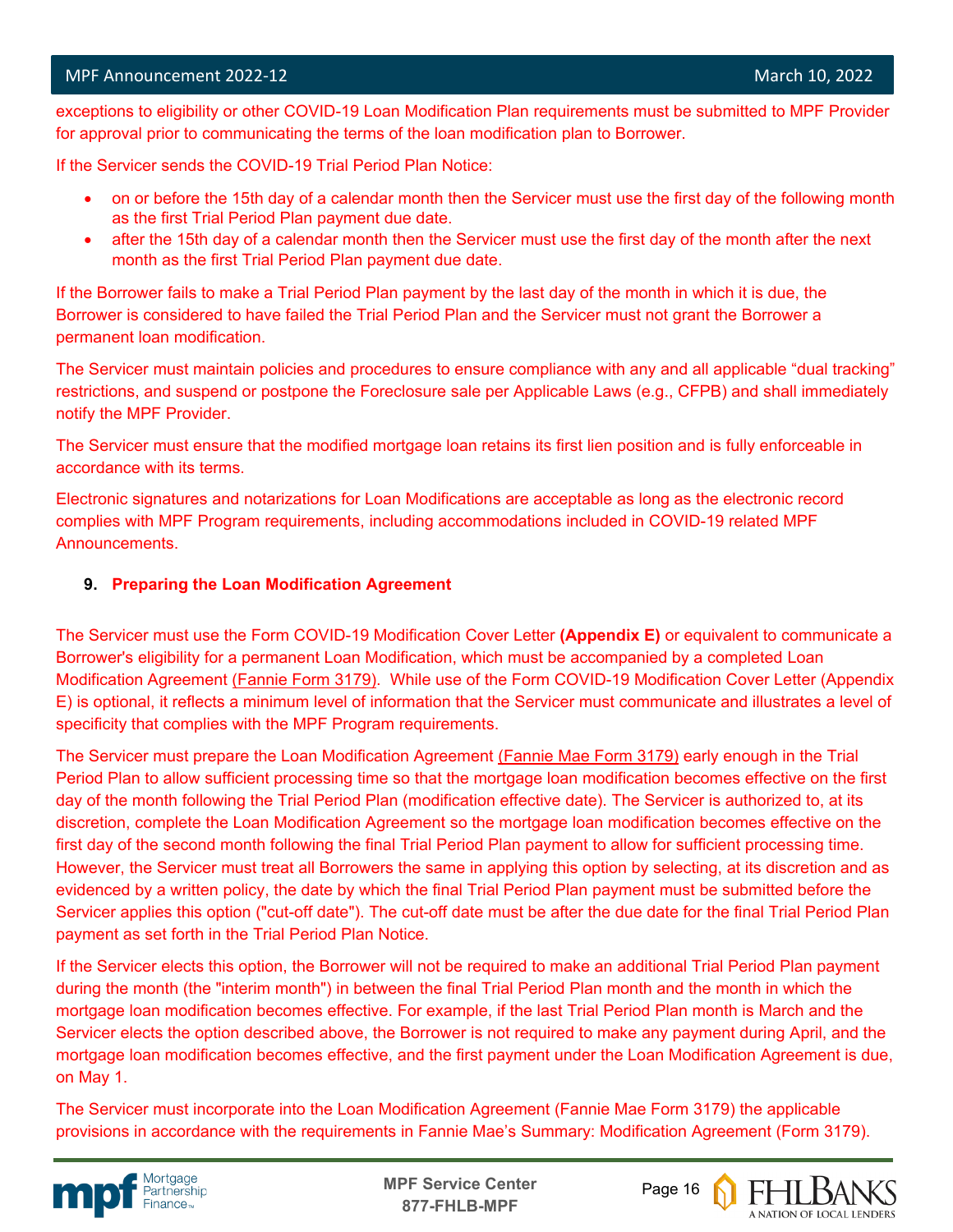#### **10. Executing and Recording the Loan Modification Agreement**

The Servicer is responsible for ensuring that the mortgage loan as modified complies with applicable laws, preserves the MPF Bank's first lien position, and is enforceable against the Borrower(s) in accordance with its terms.

In order to ensure that the modified mortgage loan retains its first lien position and is fully enforceable, the Servicer must:

- Ensure that the Loan Modification Agreement is executed by:
	- o the same Borrower(s) that signed the Mortgage Note; or
	- $\circ$  an individual who acquired interest in the Mortgaged Property as a result of a transfer of ownership that was exempt from the Due-On-Sale Clause.
	- $\circ$  Note: where a co-Borrower signature is not obtainable for reasons such as mental incapacity or military deployment and the Servicer decides to continue with the mortgage loan modification, the Servicer must appropriately document the basis for the exception in the servicing records.
- Ensure all real estate taxes and assessments that could become a first lien are current, especially those for manufactured homes taxed as personal property, personal property taxes, condo/HOA fees, utility assessments (such as water bills), ground rent, and other assessments.
- Obtain a title endorsement or similar title insurance product issued by a title insurance company if the Loan Modification Agreement will be recorded.
- If the Mortgage Loan is covered by primary and/or supplemental mortgage insurance (MI), notify the MI Company of the loan modification in accordance with MI Company requirements and obtain the approval of the MI Company prior to the modification.
- Record the executed Loan Modification Agreement if:
	- $\circ$  recordation is necessary to ensure that the modified mortgage loan retains its first lien position and is enforceable in accordance with its terms at the time of the modification, throughout its modified term, and during any bankruptcy or foreclosure proceeding involving the modified mortgage loan; or
	- $\circ$  the Loan Modification Agreement includes assignment of leases and rents provisions.
		- Note: The Servicer may charge the Borrower for any recording or similar costs associated with the Loan Modification.

If the mortgage loan is for a manufactured home, and the lien was created, evidenced, or perfected by collateral documents that are not recorded in the land records, the Servicer must also take such action as may be necessary, including any amendment, recording, and/or filing that may be required, to ensure that the collateral documents reflect the mortgage loan modification, in order to preserve first lien status for the entire amount owed.

The Servicer must obtain subordination agreements from other lien holders when recordation is required to maintain first lien position. If the Servicer is unable to obtain all necessary subordination agreements, the Servicer may not implement the Modification Plan.

The Servicer shall satisfy all requirements of the mortgage insurer and shall forward a copy of Loan Modification Agreement to the applicable mortgage insurer.

The Servicer must send two (2) originals of the Loan Modification Agreement for the Borrower's signature. After the Borrower returns the 2 signed forms, and successfully completes the Trial Period Plan, the Servicer must then sign the Loan Modification Agreement and provide a copy of the signed form to the Borrower. If the Borrower and loan modification meets all eligibility requirements of the COVID-19 Loan Modification Plan, the Servicer does not need to submit Loan Modification Agreements to MPF provider for approval prior to execution. Any exceptions to eligibility or other COVID-19 Loan Modification Plan requirements must be submitted to MPF Provider for approval prior to communicating the terms of the loan modification plan to Borrower.



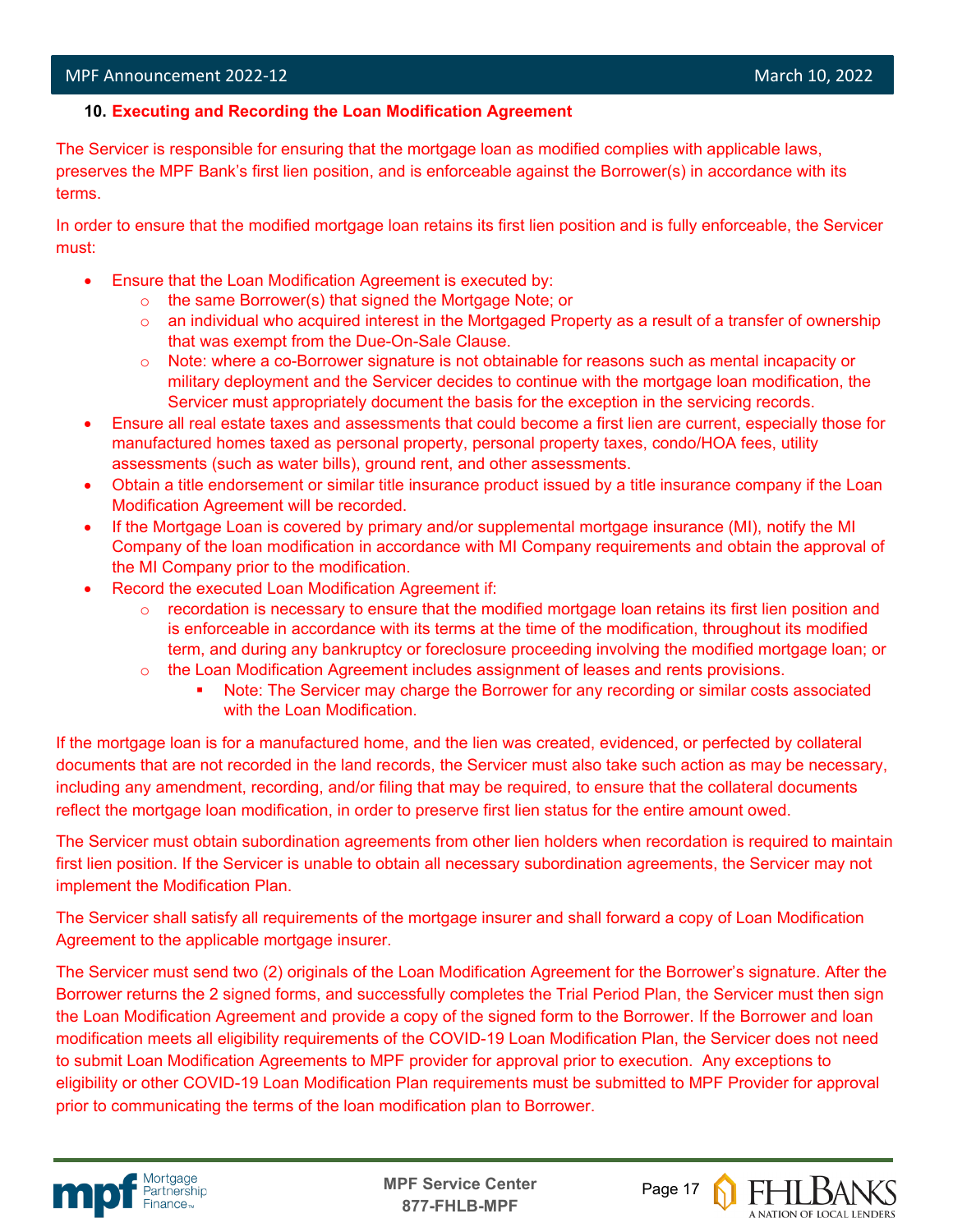l Once the Loan Modification Agreement is fully executed, the Servicer must send a fully executed original Loan Modification Agreement to the document custodian within 25 days of receipt from the Borrower. If the Loan Modification Agreement is required to be recorded, the Servicer must:

- send a certified copy of the fully executed Loan Modification Agreement to the document custodian within 25 days of receipt from the Borrower, and
- send the original Loan Modification Agreement that is returned from the recorder's office to the document custodian within 5 business days of receipt.

#### **11. Fees and Late Charges for COVID-19 Loan Modification**

The Servicer must not charge the Borrower administrative fees.

The Servicer may charge the Borrower for any recording or similar costs associated with the Loan Modification.

The Servicer is authorized to assess late charges during the Trial Period Plan. The Servicer must waive all late charges, penalties, stop payment fees, or similar charges upon the Borrower's conversion to a permanent mortgage loan modification.

#### **12. Reporting COVID-19 Loan Modification**

The Servicer must report the mortgage loan on the Delinquent Mortgage & Bankruptcy Status Report (Exhibit B) monthly with an Action Code = 12, a Delinquency Status Code = BF during the Trial Payment Period or 28 after successful completion of the Trial Payment Period, a Delinquency Reason Code = 22, a Loss Mitigation Type = Temporary Modification accompanied by the Loss Mitigation Approval (effective) Date and Loss Mitigation Estimated Completion Date or Loss Mitigation Actual Completion Date, as applicable. In addition, the Servicer must follow the reporting requirements in MPF Traditional Servicing Guide "9.4.2 Credit Reporting Requirements, 9.4.3 Tax Reporting, and 9.4.4 Disclosures and Notices."

#### **Effective: March 10, 2022**

#### **Workout hierarchy** (**UPDATED**)

Servicers assessing a Borrower nearing the end of a forbearance plan period must consider Borrowers for the loss mitigation option most suitable for the Borrower's situation, based on whether the borrower's hardship is temporary or permanent. Servicers must consider a reinstatement when, at the end of a forbearance plan, the Borrower has the ability to bring the mortgage loan current. If the Borrower does not have this ability,

The following table provides guidance and the order of evaluation for available workout options for MPF Traditional (Conventional) loans.

#### **Temporary Hardship**

The following table describes the Servicer's requirements if the Borrower is experiencing or has experienced a temporary hardship resulting from a short-term decrease in income or increase in expenses.

| If the hardship has                                                                        | Then the Servicer must consider a                                               |
|--------------------------------------------------------------------------------------------|---------------------------------------------------------------------------------|
| been resolved and the Borrower has the ability to<br>reinstate the mortgage loan           | Reinstatement                                                                   |
| been resolved and the Borrower does not have the<br>ability to reinstate the mortgage loan | Repayment Plan (see above and MPF Traditional<br>Servicing Guide Section 8.5.4) |



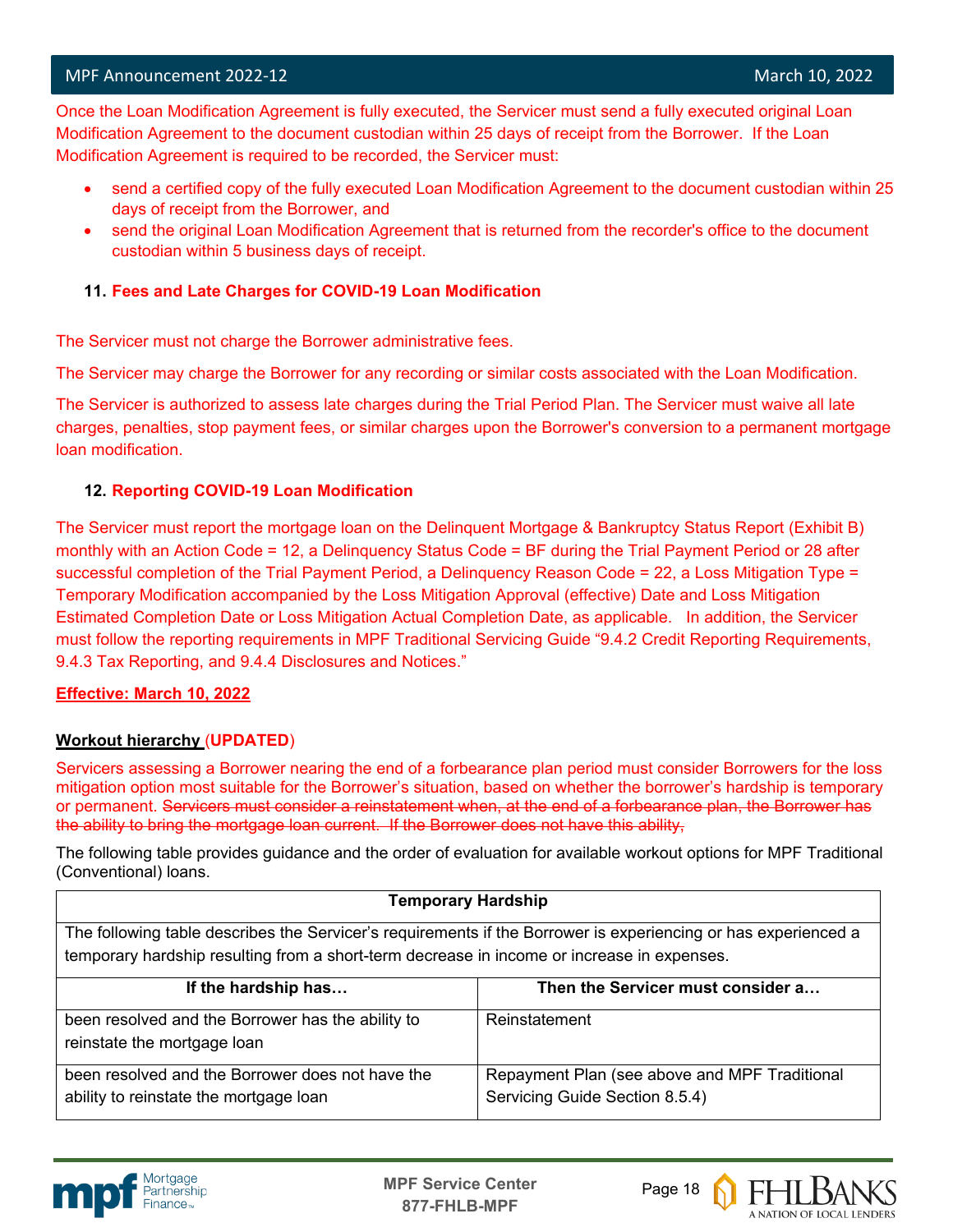| MPF Announcement 2022-12                                                                                        | March 10, 2022                             |  |  |
|-----------------------------------------------------------------------------------------------------------------|--------------------------------------------|--|--|
| been resolved and the Borrower does not have the                                                                | COVID-19 Payment Deferral Plan (see above) |  |  |
| ability to afford a repayment plan                                                                              |                                            |  |  |
| not been resolved                                                                                               | Forbearance Plan (see above)               |  |  |
| <b>Permanent Hardship</b>                                                                                       |                                            |  |  |
| If the Borrower is experiencing a hardship that has resulted in a permanent or long-term decrease in income or  |                                            |  |  |
| increase in expenses, the Servicer must evaluate the Borrower for a workout option in the following order:      |                                            |  |  |
| • Temporary Loan Payment COVID-19 Loan Modification Plan (Requirements provided for in this                     |                                            |  |  |
| announcement MPF Traditional Servicing Guide Chapter 9)                                                         |                                            |  |  |
| • Short Sale (MPF Traditional Servicing Guide Section 8.6.1)                                                    |                                            |  |  |
| • Deed-in-Lieu of Foreclosure (MPF Traditional Servicing Guide Section 8.6.2)                                   |                                            |  |  |
| NOTE: If a Borrower requests to be evaluated for a liquidation workout option, the Servicer must first evaluate |                                            |  |  |
| the Borrower for a liquidation workout option.                                                                  |                                            |  |  |

Effective: April 30, 2020 (Updated May 19, 2020 and March 10, 2022)

#### **Attempting to establish QRPC**

Servicers are required to attempt to establish quality right party contact (QRPC) with all delinquent Borrowers to resolve delinquencies. The MPF Guides does not provide the method by which such contact must be achieved, but in accordance with MPF Traditional Servicing Guide 8.3.2 Contacting Borrowers, among other requirements, the Servicer is authorized to use various outreach methods to contact the Borrower as permitted by applicable law, including, but not limited to:

- mail.
- email,
- texting, and
- voice response unit technology.

Effective: March 26, 2020

#### **Late Fees**

Servicers should consider waiving late fees, penalties, stop payment fees, or similar charges for 90 days and provide guidance to Borrowers with respect to available relief provisions and/or loss mitigation alternatives.

Effective: March 20, 2020

#### **Reporting a reason for delinquency code**

Servicers must report delinquency status information pursuant to MPF Traditional Servicing Guide 8.4 Delinquency Reporting, by providing a Delinquent Mortgage Report (Servicing Guide Exhibit B) that contains the status of all Delinquent Mortgage Loans that are thirty (30) or more days delinquent as of the last day of the preceding month or has received approval for a Loss Mitigation Plan but has not yet become delinquent.

In an effort to enable us to identify mortgage loans where the Borrower has experienced a hardship associated with COVID-19 while not resulting in a systems impact for us or you, the Servicer must report the delinquency reason code 022, when reporting the delinquency status of such mortgage loans. For mortgage loans where the Servicer would have reported the delinquency reason code of 022 the Servicer must now use reason for delinquency code 007.

Effective: March 26, 2020 (Updated on July 7, 2020)

#### **Property inspections and preservation**



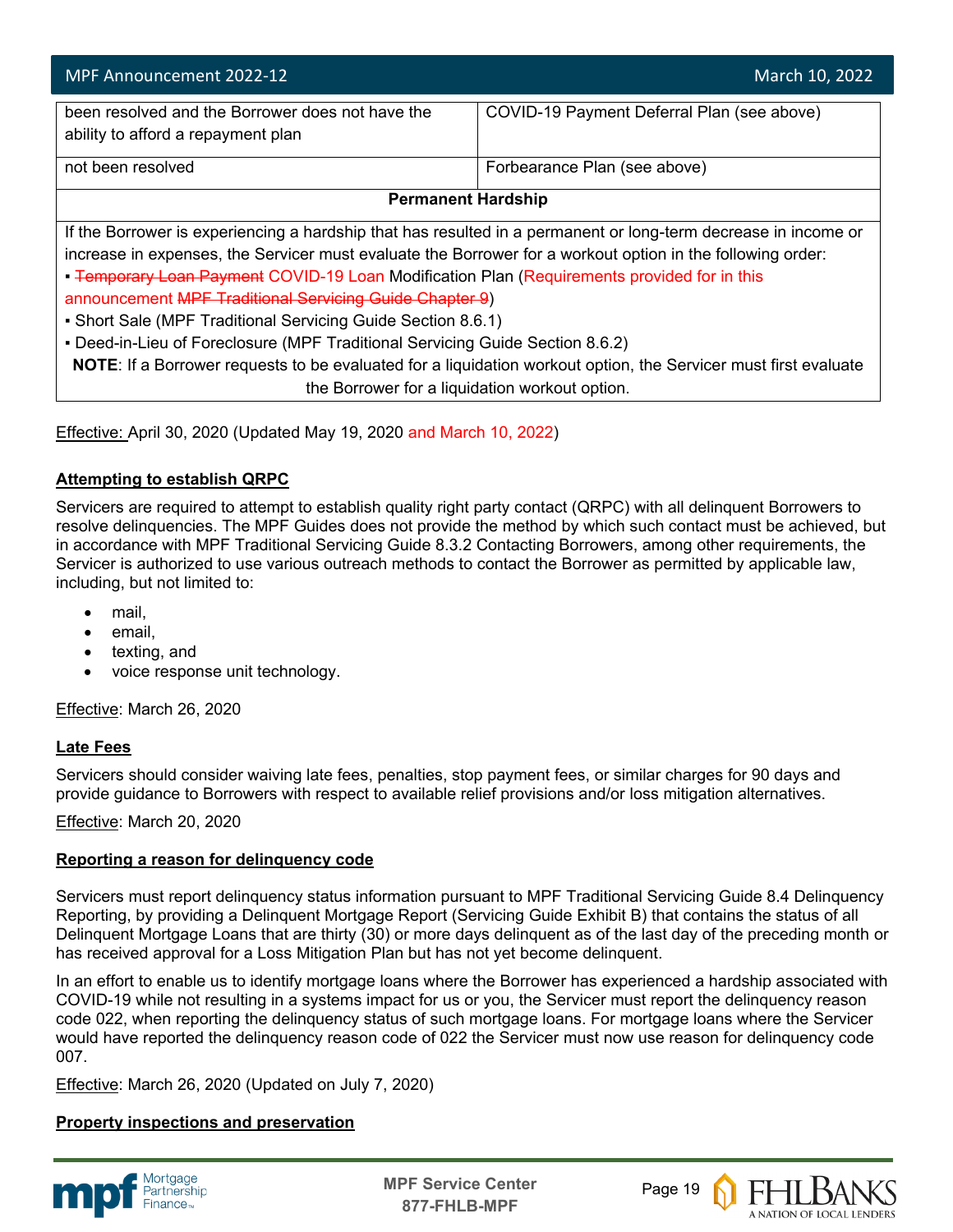l As a result of the impact of COVID-19, we are temporarily providing some relief with respect to the completion of property inspections, including:

- inspections for properties securing a delinquent mortgage loan as described in MPF Traditional Servicing Guide 8.3.5 Property Inspections;
- inspections related to hazard loss repairs as described in MPF Traditional Servicing Guide 4.6 Property Damage/Loss Procedures; and
- property preservation activities as described in MPF Traditional Servicing Guide section 10.9 Foreclosure Proceedings Property Inspections.

The following table describes when the Servicer must not conduct property inspections and property preservation activities for a property securing a mortgage loan where the Borrower is experiencing a hardship related to COVID-19, depending on the status of the mortgage loan at the time of the effective date of the National Emergency declaration related to COVID-19.

| If on March 1, 2020, the mortgage loan was                                     | Then the Servicer must                                                                                                                                                                                                                                                     |
|--------------------------------------------------------------------------------|----------------------------------------------------------------------------------------------------------------------------------------------------------------------------------------------------------------------------------------------------------------------------|
| current or less than 30 days delinquent and<br>the Borrower becomes delinquent | not complete property inspections during the<br>$\bullet$<br>forbearance plan or an active post-forbearance                                                                                                                                                                |
| delinquent and the property was not vacant<br>or abandoned                     | plan workout option.                                                                                                                                                                                                                                                       |
| delinguent and the property was reported as<br>vacant or abandoned             | follow the property inspection requirements in MPF<br>٠<br>Traditional Servicing Guide 8.3.5 Property<br>Inspections and property preservation activities as<br>described in MPF Traditional Servicing Guide section<br>10.9 Foreclosure Proceedings Property Inspections. |

**Note:** *For mortgage loans that are delinquent and not on a forbearance plan, Servicers must continue to follow the inspection requirements in MPF Traditional Servicing Guide 8.3.5 Property Inspections.*

If the mortgage loan is not brought current upon expiration of the forbearance plan, or if the Borrower is not approved for a post-forbearance workout option as determined based on QRPC, the Servicer must follow the property inspection requirements in MPF Traditional Servicing Guide 8.3.5 Property Inspections.

Servicers unable to complete a property inspection or property preservation activity in accordance with the MPF Traditional Servicing Guide, must document their efforts and the reason for any exception in the mortgage loan file.

Servicers' inability to complete property inspections due to COVID-19 related impacts must not impact disbursement of insurance loss proceeds.

Effective: March 26, 2020 (Updated May 19, 2020)

#### **Mortgage Insurance Termination Requests**

When verifying an acceptable payment record for a Borrower that has had a financial hardship related to COVID-19 in which the Servicer provided:

- a COVID-19 related forbearance plan, repayment plan, or Trial Period Plan and the Borrower complied with the terms of such plan;
- a payment deferral; or
- a COVID-19 payment deferral and the Borrower made three consecutive monthly payments following completion of the payment deferral;



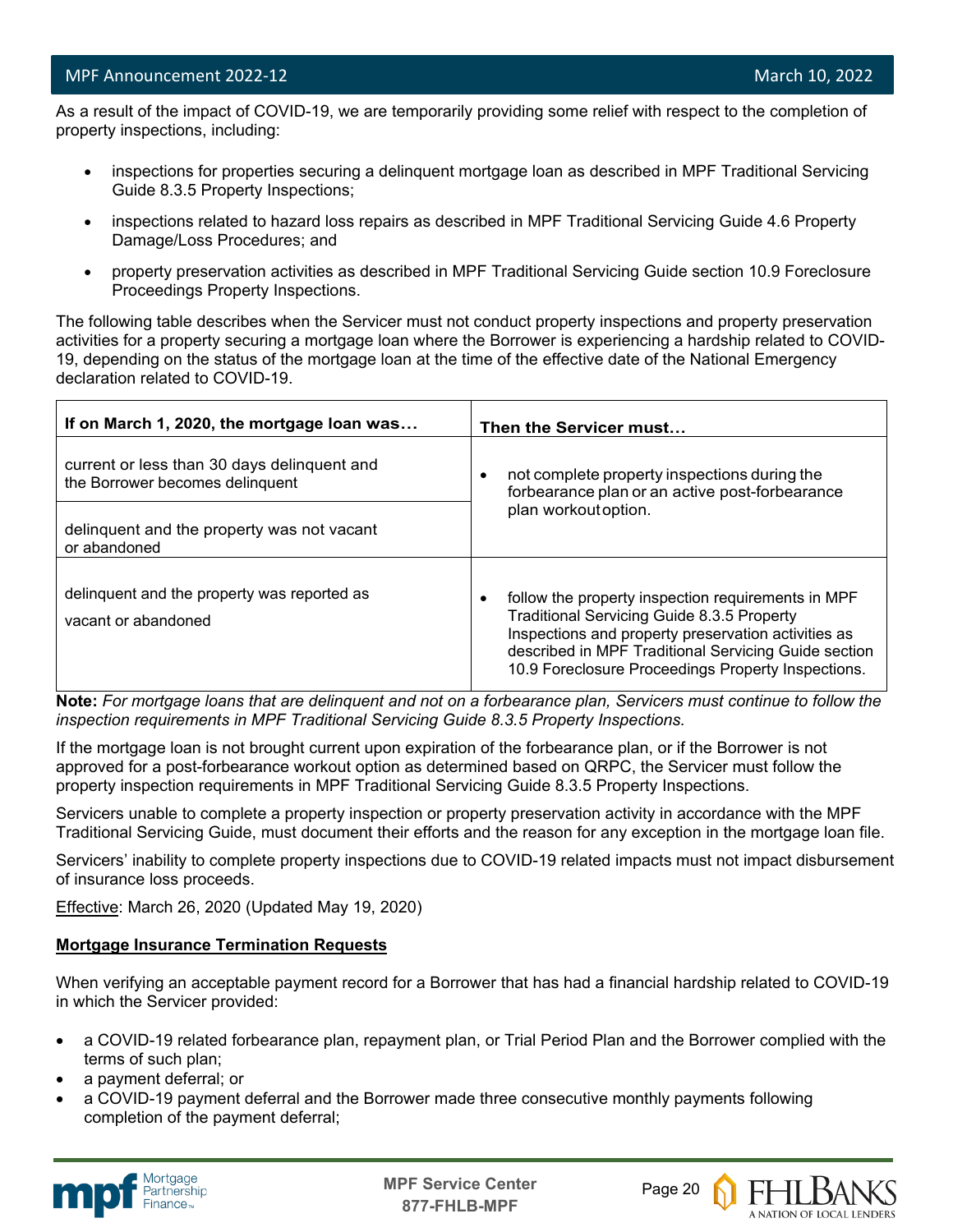#### MPF Announcement 2022-12 and the control of the control of the control of the control of the March 10, 2022

l

 Servicers must not consider any payment that is 30 or more days past due in the last 12 months, or 60 or more days past due in the last 24 months that is attributable to the COVID-19 financial hardship. The mortgage loan must be current when the termination is requested, which means the mortgage loan payment for the month preceding the date of the termination request was paid.

Note: These requirements apply when reviewing the Borrower's request for termination of conventional MI based on either original or current value of the property the requirements in this section must be met.

Effective: This policy change is effective for Borrower-initiated requests for termination initiated on or after March 1, 2021. (Issued December 21, 2020)

#### **Obtaining valuations associated with MI termination requests**

As a reminder, when a Borrower requests MI termination based on the original or current value of the property and a BPO or appraisal is required to verify the current value of the property, the property valuation must be based on an inspection of both the interior and exterior of the property. If the impact of COVID-19 results in a delay in obtaining a BPO or appraisal required to verify the current value of the property, the Servicer must notify the Borrower that it will be unable to approve the termination request until the BPO or appraisal is completed (along with all other requirements for terminating the mortgage insurance being satisfied).

See MPF Traditional Servicing Guide 4.7.2 Mortgage Insurance Cancellation for One-Unit Properties and 4.7.3 Mortgage Insurance Cancellation for Two- to Four-Unit Properties.

Effective: March 26, 2020

#### **Electronic Signatures**

Electronic Signatures (e-Sign) may now be utilized to execute loss mitigation related agreements, as long as esigning does not affect the enforceability of the document under Applicable Law, or the ability to record the document when needed to maintain lien priority, including when required by the MPF Program in accordance with MPF Traditional Servicing Guide section 9.3.6 Recording Requirements.

Effective: April 10, 2020

#### **Credit reporting**

Servicers must report the status of the MPF Traditional (Conventional) loans with Borrowers affected by COVID-19 to the credit bureaus in accordance with the Fair Credit Reporting Act, including as amended by the provisions of the CARES Act. For obligations that were current prior to granting an "accommodation" - meaning an agreement to forebear, modify a loan, or grant other relief to Borrowers impacted by COVID-19, Servicers are required to continue to report the obligation as current so long as the Borrower complies with the accommodation.

For obligations that were delinquent prior to granting the "accommodation," the Servicer must continue to report the status as it had previously been reporting - even if the actual status deteriorates - but report the Borrower as current if the account is brought current during the "accommodation." Charged-off accounts are excluded from the new requirements under the Act and therefore are excluded for this policy.

Effective: During the "covered period," as defined in the Act or as amended at a later date, which begins on January 31, 2020 and ends on the later of July 25, 2020 or 120 days after the date of the termination of the federallydeclared national emergency.

#### **Foreclosure sales & Evictions**

Servicers must suspend all foreclosure sales, unless the property has been determined to be vacant or abandoned.

The suspension of foreclosure-related activities has been extended through July, 31, 2021. During the period of the extension, Servicers must not, except with respect to a vacant or abandoned property, initiate any judicial or non-



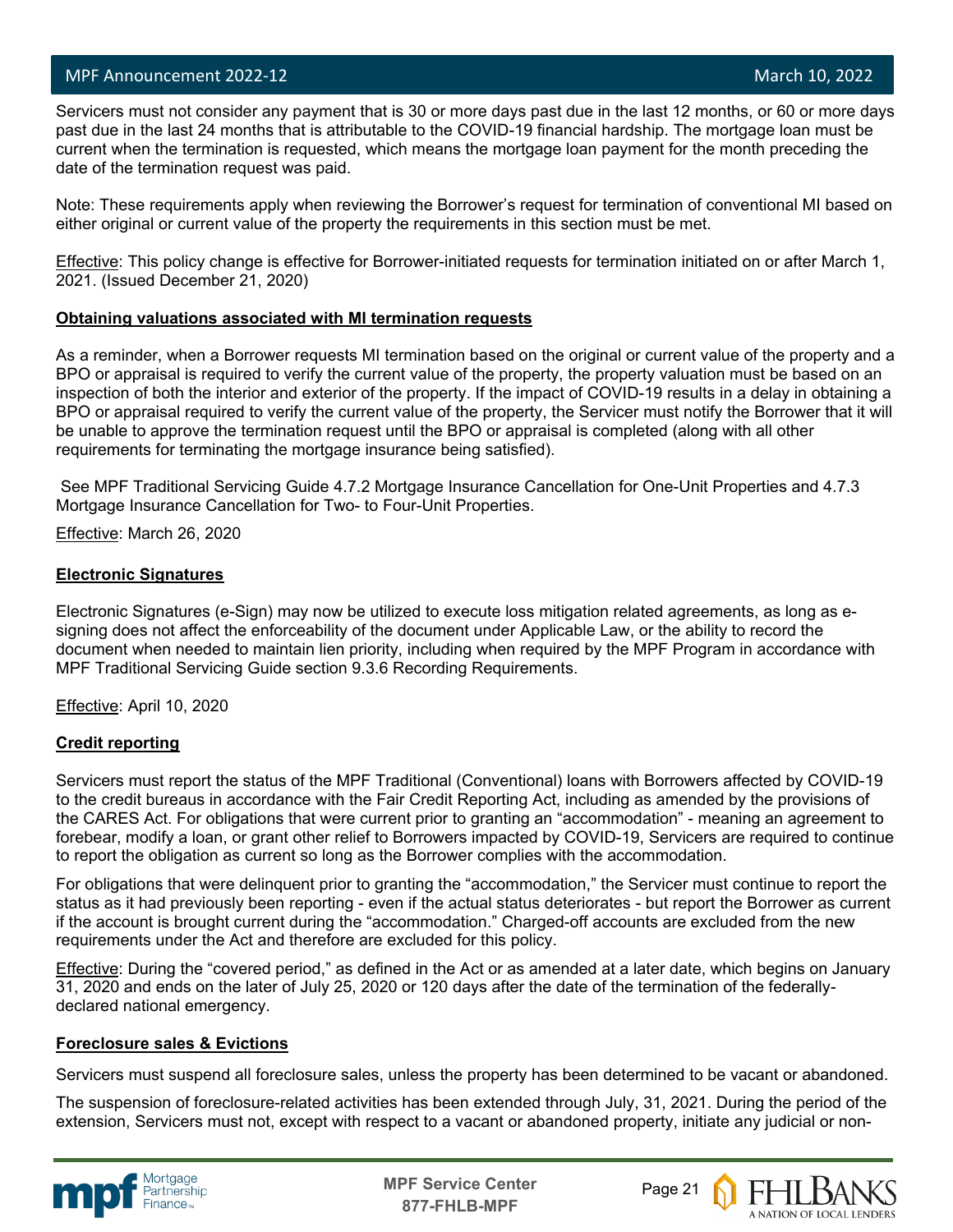#### MPF Announcement 2022-12 and the control of the control of the control of the control of the March 10, 2022

l

 judicial foreclosure process, move for a foreclosure judgment or order of sale, or execute a foreclosure-related eviction, or a foreclosure sale.

Servicers should continue to suspend evictions on real estate owned (REO) properties that have been acquired by foreclosure or deed-in-lieu of foreclosure transactions until September 30, 2021. Servicers are required to comply with any/all applicable Foreclosure and Eviction federal and state law moratoriums in place.

This suspension does not apply to mortgage loans secured by properties that have been determined to be vacant or abandoned.

During the period between the end of the suspension of foreclosure activities outlined above (July, 31, 2021) and the effective date of the Bureau of Consumer Financial Protection's final rule entitled "Protections for Borrowers Affected by the COVID-19 Emergency Under the Real Estate Settlement Procedures Act," 12 C.F.R. Part 1024 (the Final Rule) (Aug. 31, 2021), Servicers must not take any action that would violate the Final Rule if it were in effect during that period. Foreclosure activities that would not violate the Final Rule were it in effect during such period may proceed from and after August 1, 2021.

Effective: March 20, 2020 (Updated May 19, 2020, June 23, 2020, September 14, 2020, December 21, 2020, January 27, 2021, February 24, 2021, February 26, June 29 2021, July 15, 2021, and August 3, 2021)

#### **Bankruptcy Requirements**

Generally, Servicers are required to file motions for relief from the automatic stay in bankruptcy cases upon certain milestones. In light of the CARES Act and other impacts resulting from the COVID 19 National Emergency, the MPF Program Servicers were temporarily relieved of the obligation to meet these timelines.

The temporary suspension is being terminated. To assist Servicers with managing volume upon termination of the temporary suspension, effective July 31, 2021 Servicers must file a motion for relief from the automatic stay in bankruptcy cases in accordance with the MPF Guides and applicable law.

Servicers must continue to work with their bankruptcy counsel to determine the appropriate time to file such motions.

Effective: May 19, 2020 (Updated July 15, 2021)

#### **Training**

The MPF Program will host webinars providing additional training on the COVID-19 Permanent Loan Modification. Please visit the [MPF Website](https://www.fhlbmpf.com/education/upcoming-webinars) to register for one of the upcoming webinars.

#### **General resources**

The MPF Program is operating at its normal level and will continue to provide support to PFIs/Servicers. Please contact the MPF Service Center with any questions or concerns (877-FHLB-MPF).



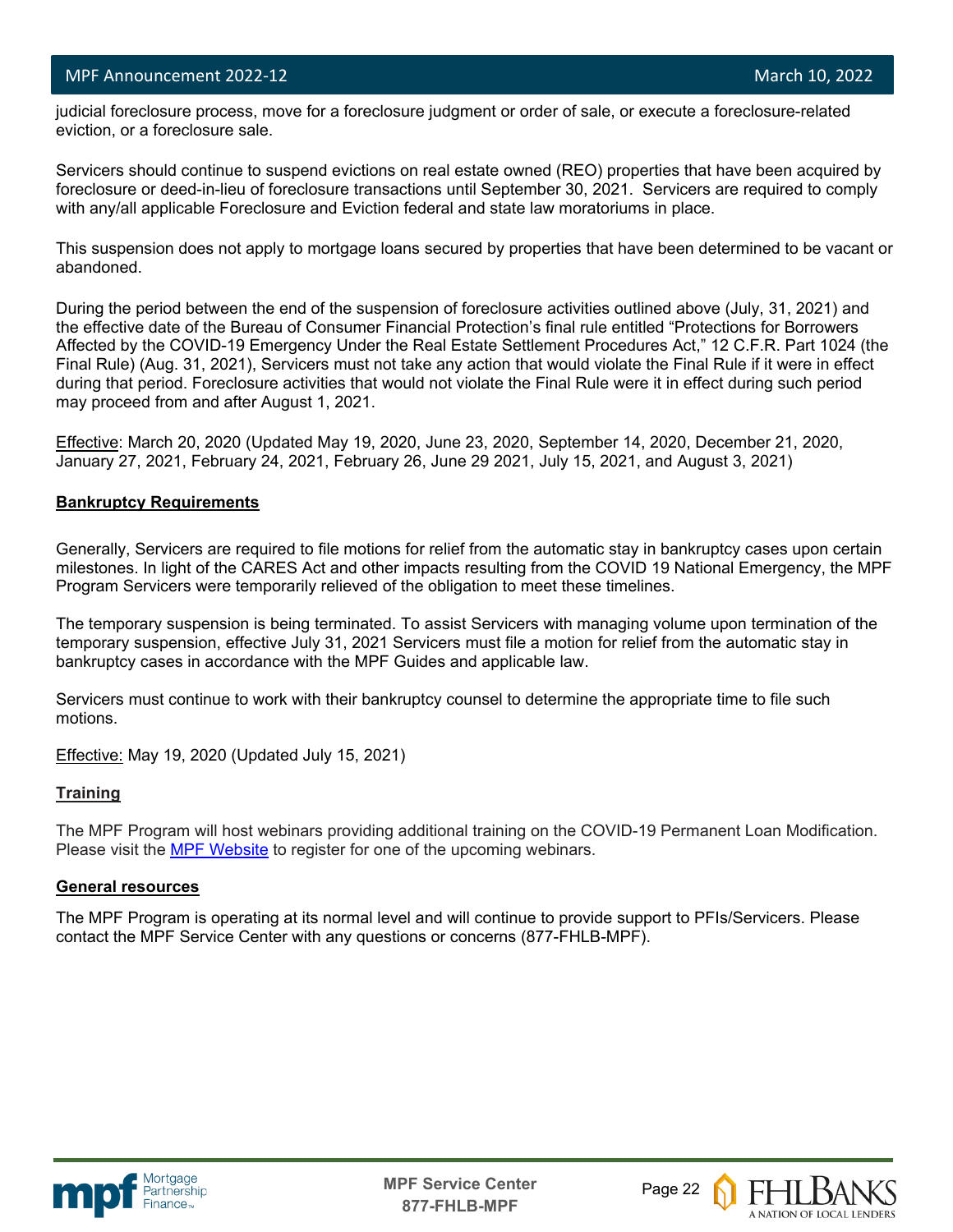#### **APPENDIX A**

COVID-19 Payment Deferral Agreement

[DATE]

Dear [BORROWER NAME(S)]:

[SUBJECT PROPERTY ADDRESS 1]

[SUBJECT PROPERTY ADDRESS 2]

[CITY, STATE ZIP CODE]

l

REFERENCE: [MPF LOAN NUMBER] [PFI LOAN NUMBER]

As we discussed, as a result of COVID-19 related impacts on you, you are approved for a COVID-19 related payment deferral, and we will defer your past-due amounts to bring your mortgage current. This letter describes what the payment deferral is and how it impacts your mortgage.

To accept this offer you must return this agreement **[provide return instructions**] fully executed by all Borrowers, by *date before* **end of the current month].**

#### **What is a Payment Deferral?**

A payment deferral brings your mortgage current and delays repayment of certain past-due monthly principal and interest payments, as well as other amounts we paid on your behalf related to the past-due monthly payments. Payment of these amounts is not being waived, you will be responsible for paying the past-due amounts upon the earlier of the maturity date of the mortgage loan, sale or transfer of the property, refinance of the mortgage loan, or payoff of the interest-bearing unpaid principal balance.

#### **Terms of the Payment Deferral**

As of **[EFFECTIVE DATE**], we will:

- adjust the due date of your next scheduled monthly payment to bring your mortgage current,
- defer the scheduled repayment of the total past-due amounts to the maturity date of the mortgage or earlier upon the sale or transfer of the property, refinance of the mortgage loan, or payoff of the interest-bearing unpaid principal balance, and
- waive any late charges.

*[If Borrower was 18 months delinquent at the date of evaluation and Servicer is using a processing month, include the following:* **We require a processing month to complete your payment deferral. Because you are 18 months delinquent, you must pay your**  current monthly contractual payment of \$[amount] by [date] in order for your payment deferral to become effective.*]* 

The following table describes the specific terms of your payment deferral.

| Number of past due principal and interest payments to be deferred |  |
|-------------------------------------------------------------------|--|
| Past-due principal and interest payment amount to be deferred     |  |
| Other past-due amounts to be deferred*                            |  |
| Total past-due amounts to be deferred**                           |  |
| Late charges to be waived                                         |  |



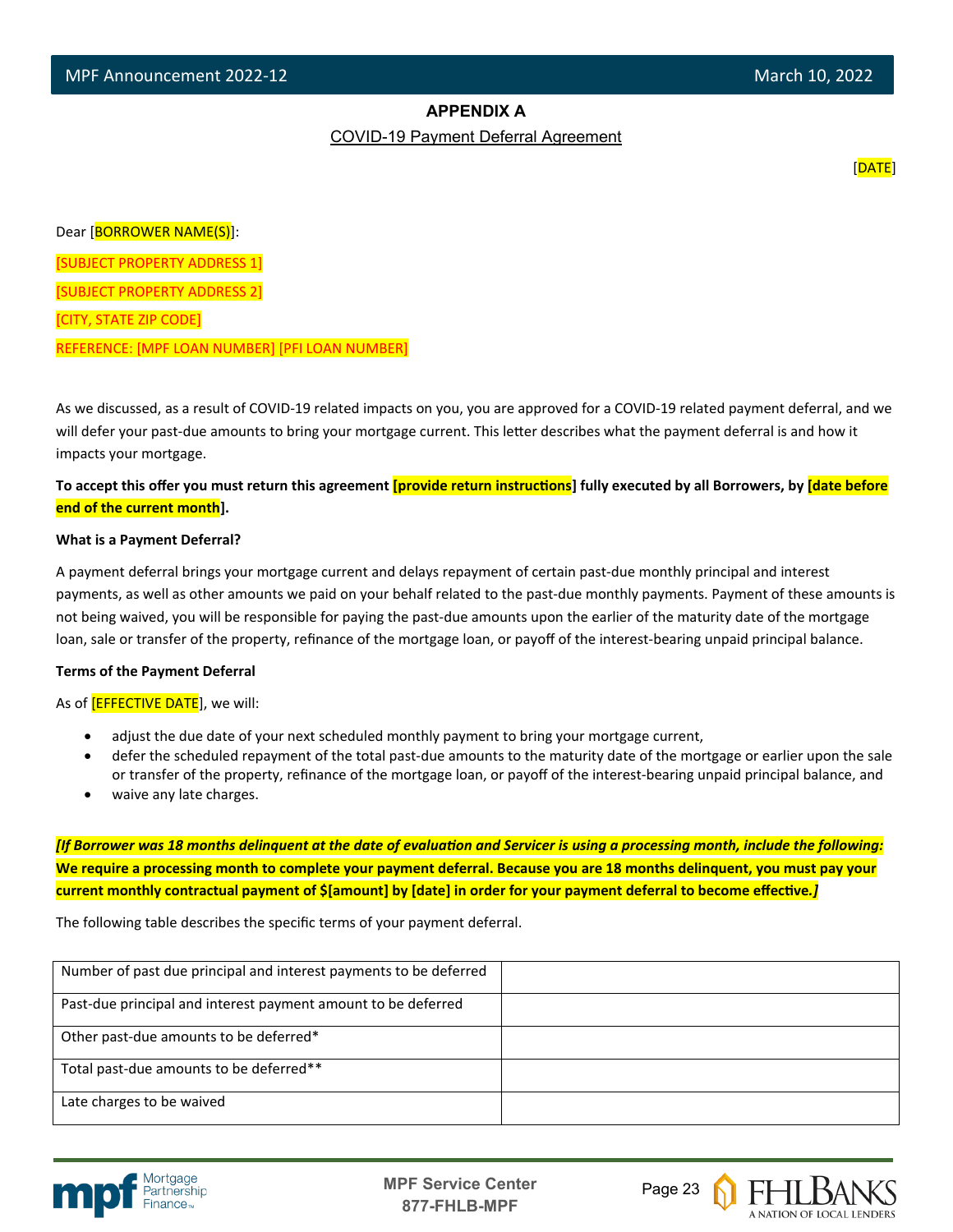#### MPF Announcement 2022-12 and the control of the control of the control of the control of the March 10, 2022

l

 \*Includes any amounts we paid on your behalf related to the past-due payments, such as taxes or insurance, as authorized by your mortgage documents.

\*\*Interest will not be charged on the total past-due amounts to be deferred. The payment deferral will not change any other terms of your mortgage.

[Where there is an escrow shortage amount, include the following:

Based on our review of your escrow account, there is an escrow shortage of \$[amount] because the escrow portion of your past due payments has not been paid. You have agreed to pay your escrow shortage amount over a term of [# of months] months starting with your next scheduled payment. Your monthly payment to cover the shortage is \$[amount]. Your total monthly payment of \$[amount] is due on [date].]

Once your payment deferral is in effect, you must continue to make your scheduled monthly payment to keep your mortgage current.

**[Add contact information for Borrower wishing to contact Servicer]**

**[The Servicer must include any disclosures required by federal, state, or local law.]**





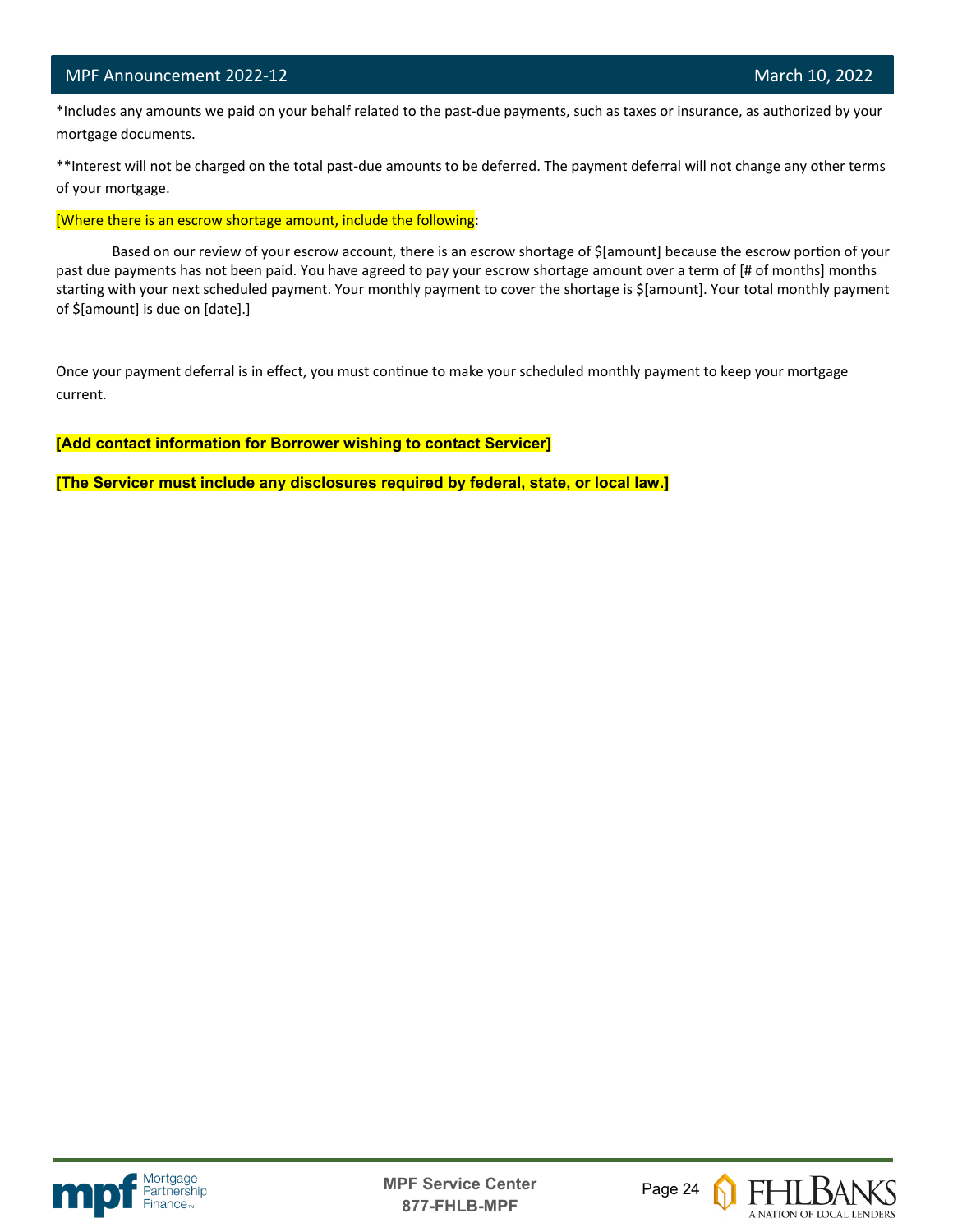#### **APPENDIX B**

# **COVID-19 Payment Deferral Plan Worksheet**

#### **Instructions Page**

#### Purpose

l

Servicers of conventional MPF Traditional loans must use this worksheet to complete a COVID-19 Payment Deferral Plan option for the Borrower.

#### Preparation

- **When**  The Servicer must complete the worksheet to complete COVID-19 Payment Plan option for a Borrower who the Servicer has deemed to be ineligible for a reinstatement or a repayment plan.
- **Who**  This worksheet must be completed by an employee of the Servicer who has responsibilities that would cause such individual to be knowledgeable of the facts and processes needed to complete this worksheet and has authority to certify to the truthfulness and accuracy of the information on this worksheet.
- **How**  The completed worksheet must be submitted via eMAQCS®Plus as an attachment to the Workout Worksheet (Form SG354) and along with all required supporting documents as indicated on the Workout Worksheet (Form SG354).
- **Attachments**  The completed COVID-19 Payment Deferral Plan Worksheet must be accompanied by the following documentation:
	- 1. Workout Worksheet (Form SG354) and all required supporting documents
	- 2. Insurer Approval Letter, if applicable
	- 3. 12-month payment history for the Borrower

#### Submission

- **When**  Once the Servicer complete a COVID-19 payment deferral to Borrower in the same month in which it determines the Borrower is eligible.
- **How**  The completed worksheet must be submitted through eMAQCS®Plus at [https://eMAQCS.covius.com](https://emaqcs.covius.com/) as an **attachment to the Workout Worksheet (Form SG354)** and all required supporting documents as indicated on the Workout Worksheet (Form SG354).
- **To Whom**  The completed worksheet and supporting documentation must be submitted to the MPF Provider.
- The Servicer should retain a copy of the completed worksheet and supporting documentation for their own records.

#### **Assistance**

Please call the MPF Service Center at 877-FHLB-MPF (877-345-2673) for any questions or assistance needed in completing the worksheet.

- Any worksheet that is incomplete or not submitted with all supporting documentation will be promptly returned to the Servicer.
- To be eligible for a COVID-19 Payment Deferral Plan, the Borrower must meet the eligibility requirements provided for in the most recent COVID-19 Related Servicing Guidance for MPF Traditional (Conventional) Loans announcement.



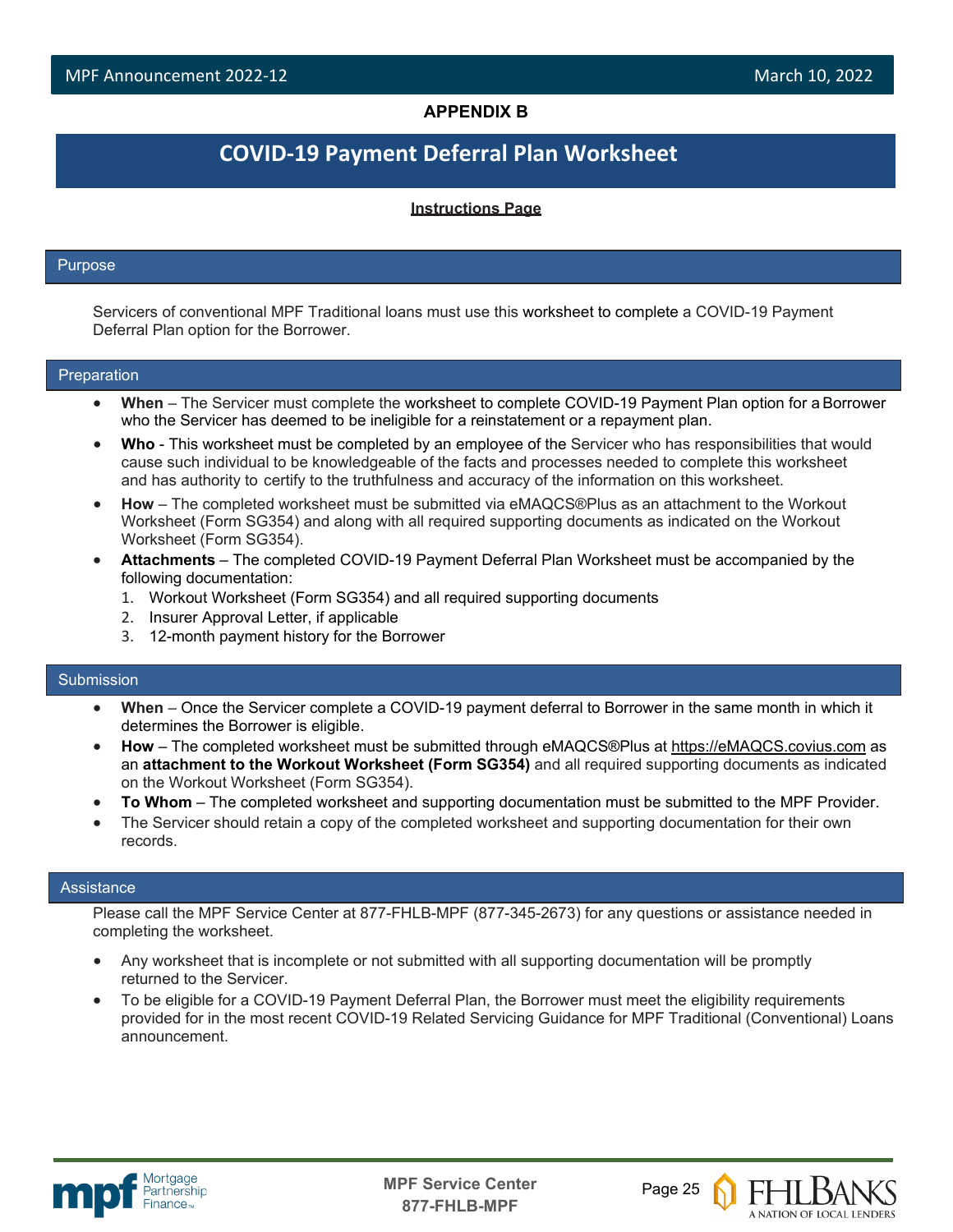### MPF Announcement 2022-12 March 10, 2022 I

## **COVID-19 Payment Deferral Plan Worksheet**

#### Loan Information

l

MPF Loan Number:  $\blacksquare$  Borrower Name:

#### Product Information

A Payment Deferral plan is a home retention workout option for MPF Traditional (Conventional) Loans. This option is for Borrowers who are nearing the end of a COVID-19 forbearance plan, have resolved a temporary hardship and are prepared to resume their monthly contractual payments but cannot afford either a full reinstatement or repayment plan to bring the loan current. This option is also for Borrower's who have a confirmed but resolved COVID-19 financial hardship.

#### Review of Terms of Payment Deferral Plan

| COVID-19 Forbearance Plan Completion Date               |  |
|---------------------------------------------------------|--|
| COVID-19 Payment Deferral Plan Target Effective Date    |  |
| Number of Days Delinquent as of March 1, 2020           |  |
| Days Delinquent as of Payment Deferral Worksheet Date   |  |
| Unpaid Principal Balance prior to payment deferral      |  |
| MI Approval Date (Servicers must obtain MI approval, if |  |
|                                                         |  |
| applicable)*                                            |  |
| Total Past-due principal payment amount to be deferred  |  |
| Total Past-due interest payment amount to be deferred   |  |
| Other amount to be deferred**                           |  |
| Total amount to be deferred***                          |  |
| Total late charges to be waived                         |  |

\* If relying on issued guidance by the MI Company, please indicate so.

\*\*Includes any amounts the Servicer paid on the Borrower's behalf related to the past-due payments, such as taxes or insurance, as authorized by your mortgage documents.

\*\*\*Interest will not be charged on the total past-due amounts to be deferred. The payment deferral will not change any other terms of your mortgage.





A NATION OF LOCAL LENDERS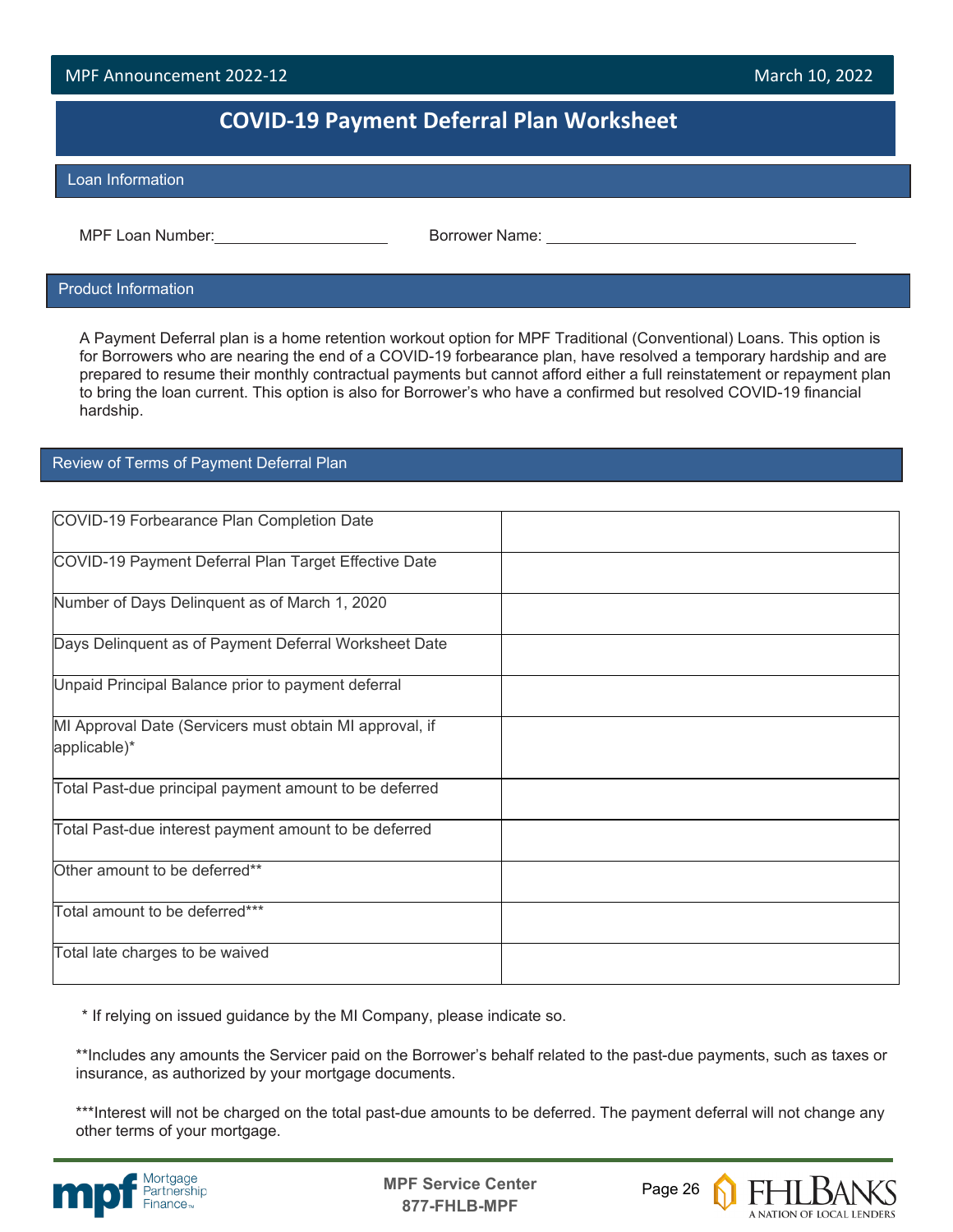#### **APPENDIX C**

#### Payment Deferral Post COVID-19 Forbearance Solicitation Cover Letter

[DATE]

Dear [BORROWER NAME(S)]: [SUBJECT PROPERTY ADDRESS 1] [SUBJECT PROPERTY ADDRESS 2] [CITY, STATE ZIP CODE] REFERENCE: [MPF LOAN NUMBER] [PFI LOAN NUMBER]

Subject: Loss Mitigation Offer Enclosed

#### Dear [BORROWER NAME(S)]:

We have been trying to reach you during your forbearance plan to discuss your situation and to provide information on options that may be available to you to resolve your delinquency. We would like to offer you an opportunity to enter into a more permanent solution. We are here to help. If you have questions about the options listed below, please contact us immediately.

#### **If you can make your monthly mortgage payments:**

If your COVID 19 related hardship has been resolved and you are able to resume making your mortgage payments following your forbearance plan, a payment deferral may be the best option to immediately bring your mortgage current, prevent foreclosure, and delay repayment of the mortgage payments you missed during your forbearance plan

We have approved you for such a deferment plan. Please refer to the enclosed payment deferral agreement for more details on this offer and how to accept it.

#### **If you are s�ll not able to resume making your monthly mortgage payments:**

If your COVID 19 related hardship is not yet resolved, you may need more time to resolve your hardship before we can determine what long-term solution best works for you. If so, an extension of your forbearance plan may be available. To receive an extension, or to discuss other loss mitigation options that may be available to you, you must contact us to discuss your options.

#### **QUESTIONS?**

CONTACT US [SERVICER'S NAME] Phone: [8XX-XXX-XXXX] Email Address: [SERVICER'S EMAIL] Website: [SERVICER'S WEBSITE]



**MPF Service Center** Page 27 **877-FHLB-MPF**

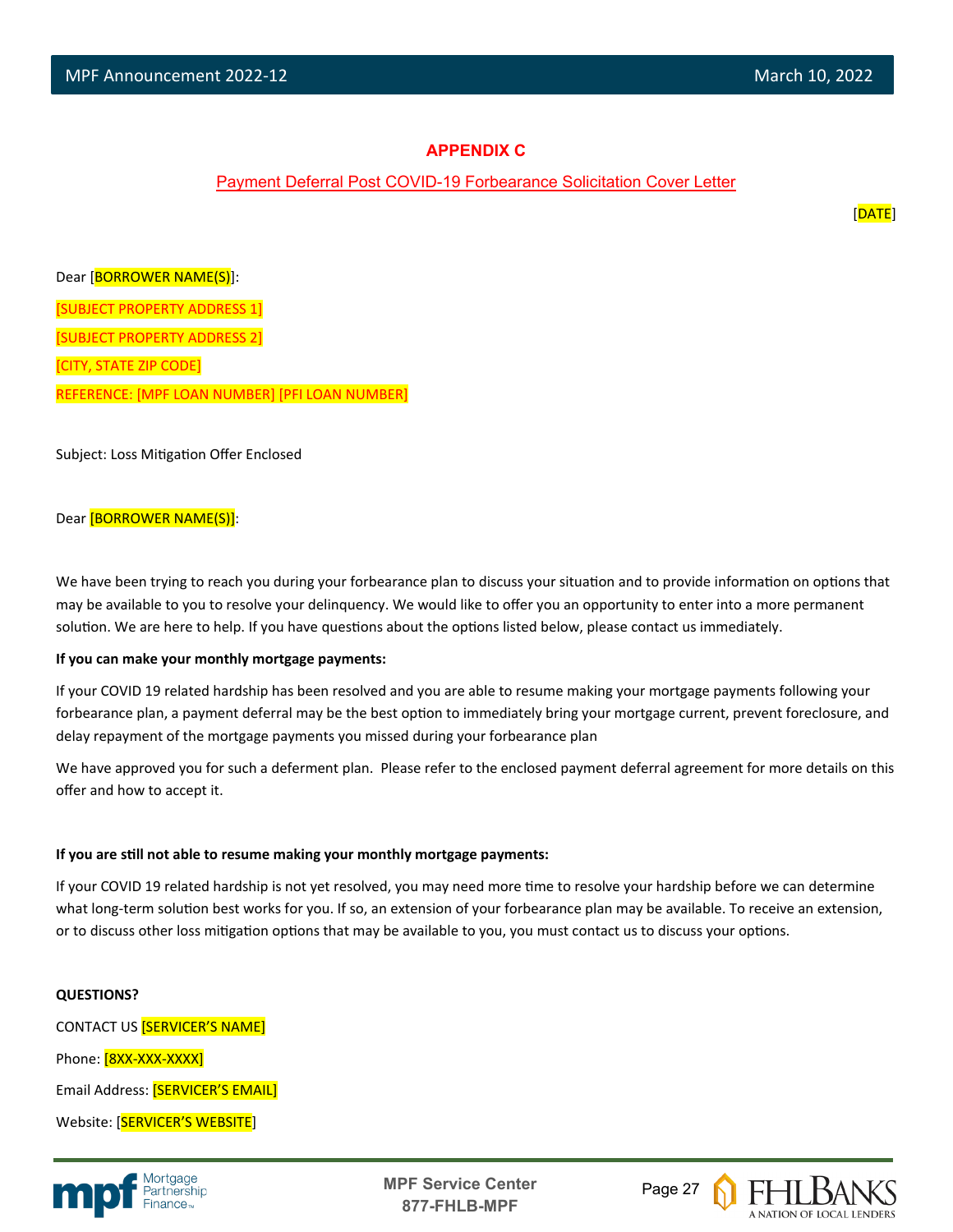Please to review the enclosed payment deferral agreement which includes instruction on how to accept the offer.

We are here to help you with your mortgage.

Sincerely,

l

Customer Support

[SERVICER NAME]





 $\boldsymbol{\Omega}$ 

**FHLBANS** A NATION OF LOCAL LENDERS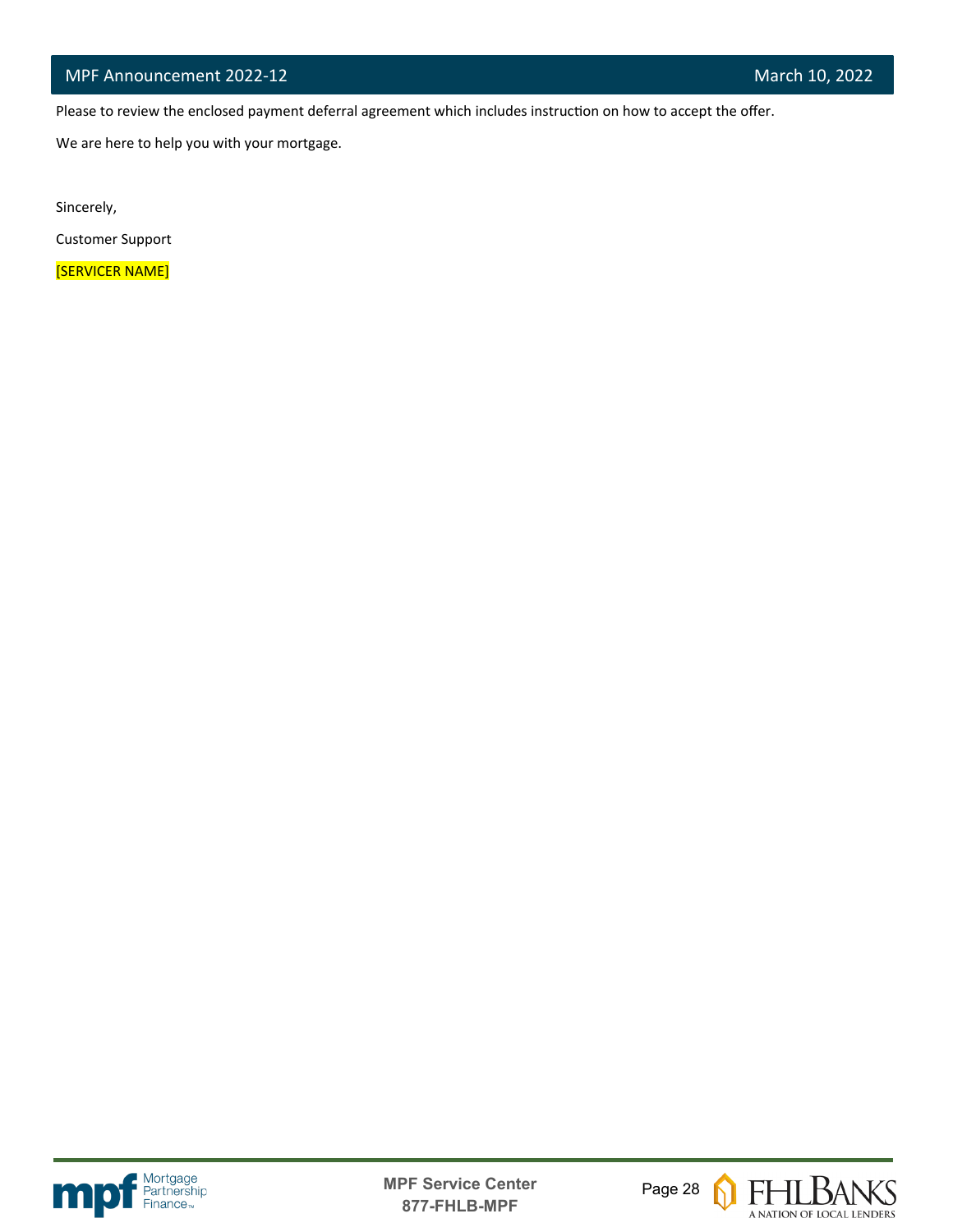# **NEW SERVICE STATE**

#### **APPENDIX D**

#### COVID-19 TRIAL PERIOD PLAN NOTICE

Dear [BORROWER NAME(S)]: [SUBJECT PROPERTY ADDRESS 1] [SUBJECT PROPERTY ADDRESS 2] [CITY, STATE ZIP CODE] REFERENCE: [MPF LOAN NUMBER] [PFI LOAN NUMBER]

Subject: Loss Mitigation Offer Enclosed

#### Dear [BORROWER NAME(S)]:

Thank you for contacting us about your mortgage. Based on careful review of the information you provided, we are offering you an opportunity to enter into a loan modification trial period plan. This is the first step toward qualifying for a permanent loan modification. If you satisfy all the requirements set forth below, we will sign the loan modification agreement and your loan will be permanently modified.

#### **Accepting the offer**

To accept this offer to modify your mortgage, you must do one of the following by [14 CALENDAR DAYS FROM THE DATE OF THIS LETTER]:

• Contact us by phone or in writing to let us know if you intend to accept this offer, **OR**

#### **[SERVICER NAME**

#### **MAILING ADDRESS]**

**Phone: [8XX-XXX-XXXX]; Email Address: [SERVICER'S EMAIL]**

Send your first trial period plan payment of  $\frac{1}{2}$  FIRST PAYMENT AMOUNT].

Failure to contact us or send your first trial period plan payment by such date, may result in your loan being considered delinquent.

#### **Completing the trial period plan**

In order to successfully complete the trial period plan, you must make the trial period plan payments below.

| <b>Trial Period Plan Payment</b> | <b>Amount Due</b> | Due Date |
|----------------------------------|-------------------|----------|
| FIRST*                           |                   |          |







[DATE]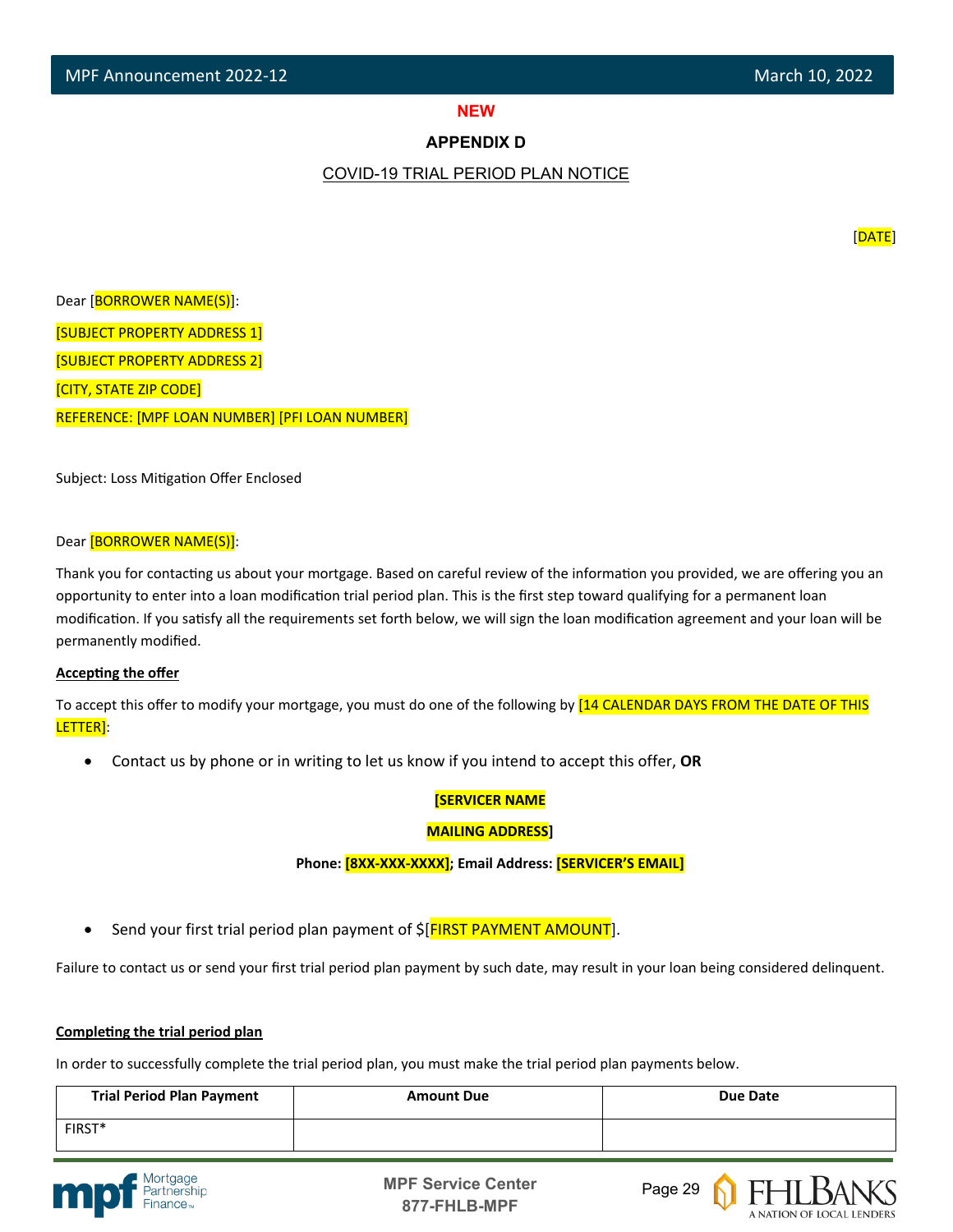| MPF Announcement 2022-12 | March 10, 2022 |
|--------------------------|----------------|
| SECOND                   |                |
| <b>THIRD</b>             |                |

\*If you submit your first trial period plan payment by [14 CALENDAR DAYS FROM THE DATE OF THIS LETTER], follow this schedule for your second and third trial period plan payments only.

**We must receive each trial period plan payment in the month in which it is due.** If we do not receive a trial period payment by the last day of the month in which it is due, this offer is revoked and we may refer your mortgage to foreclosure. If your mortgage has already been referred to foreclosure, foreclosure related expenses may have been incurred, foreclosure proceedings may continue, and a foreclosure sale may occur.

#### **Permanent Modification**

Your modified terms will take effect only after:

- You have signed and submitted your loan modification agreement (which we will send you near the completion of the trial period plan);
- We have signed the loan modification agreement and returned a copy to you upon completion of the trial period plan; AND
- The modification effective date set forth in the loan modification agreement has occurred.

#### **LOAN MODIFICATION TERMS**

The table below compares your current mortgage terms to the **es�mated** modified terms.

|                      | <b>Current Terms</b> | <b>Modification Terms</b> |
|----------------------|----------------------|---------------------------|
| Payment*             |                      |                           |
| <b>Interest Rate</b> |                      |                           |
| Term                 |                      |                           |
| <b>Maturity Date</b> |                      |                           |
| Deferred Principal** |                      |                           |

\*Payment includes principal, interest, and escrow payment, if applicable. For more information on the estimated modification payment amount, review the **Additional Information** below.

\*\*For more information on deferred principal, review the **Additional Information** below.



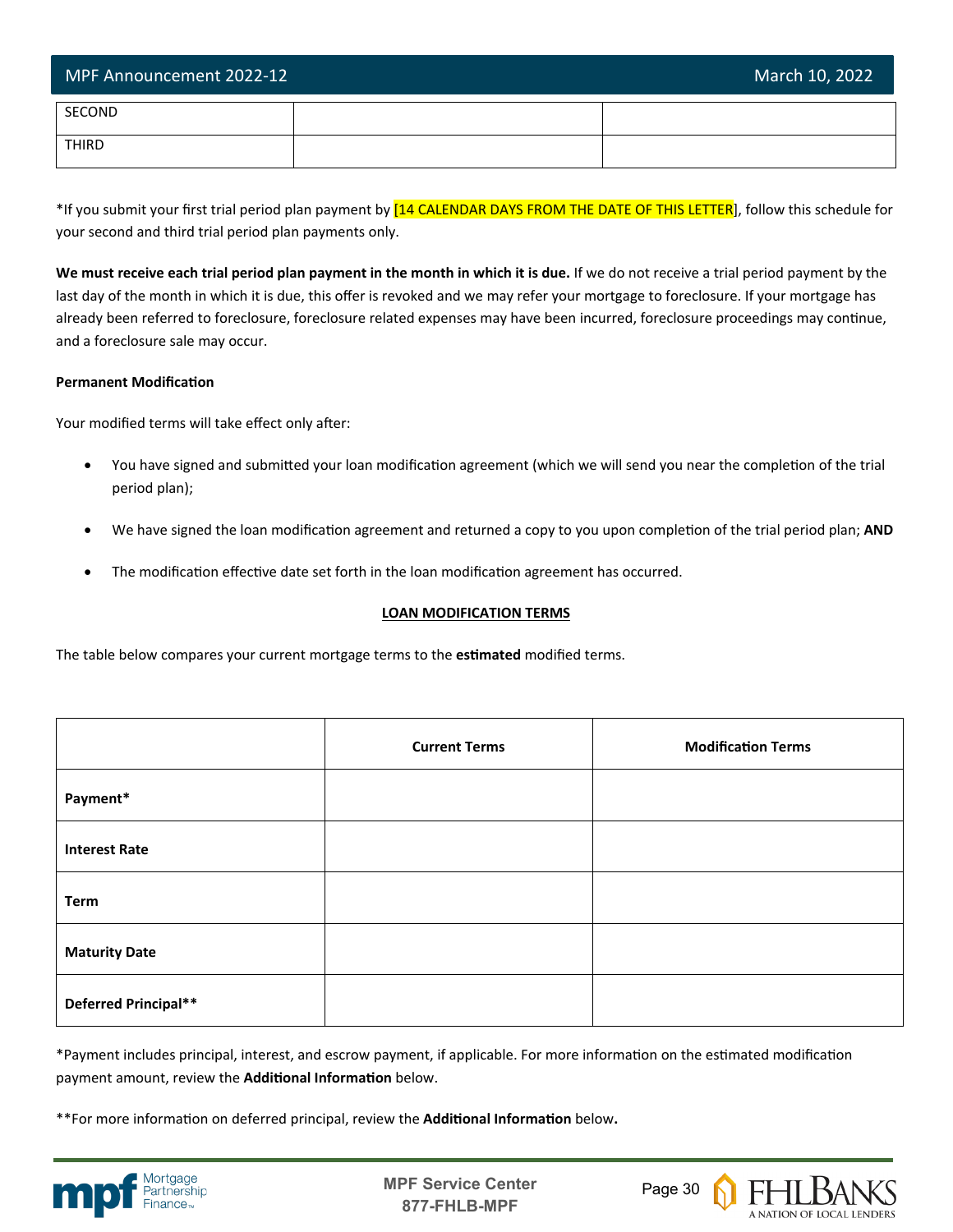#### **Additional Information**

l

- The terms of your existing note and mortgage remain in effect until the mortgage is permanently modified. However, while you are making your monthly trial period plan payments and otherwise remain in compliance with this trial period plan, foreclosure proceedings will not start or continue.
- **There are no modification processing fees for this trial period plan or for modifying your mortgage.**
- **If your mortgage is modified, we will waive all unpaid late charges.**
- There are no penalties for paying more than the amount due or for paying off the mortgage early.
- If your mortgage is permanently modified, some of the terms of your mortgage may change, such as monthly payment, interest rate, and maturity date, which may make your payment more affordable.
- If your mortgage is permanently modified, you will repay the new interest-bearing mortgage balance in equal monthly payments for the life of your mortgage.
- Deferred principal is a portion of the unpaid mortgage balance for which repayment is delayed. If your modified terms include deferred principal your due date for this amount would be the earliest of 1) the date you sell or transfer the property; 2) the date you refinance the modified mortgage; 3) the date you pay off the interest-bearing unpaid principal balance of the modified mortgage; or 4) the new maturity date of the modified mortgage. Interest is not charged on any deferred principal.
- Your new monthly payment may include an escrow payment for property taxes, hazard insurance, and other escrowed expenses, unless its inclusion is prohibited by applicable law. If the cost of your homeowners insurance, property tax assessment, or other escrowed expenses increases, your monthly payment may increase as well.

#### **Additional Trial Period Plan Information and Legal Notices**

*We will not refer your loan to foreclosure or proceed to foreclosure sale during the trial period plan if you are complying with the terms of the trial period plan:*

- *Any pending foreclosure action or proceeding that has been suspended may be resumed if you do not follow the terms of the plan or do not qualify for a permanent modification.*
- **Unless otherwise required by law, we will hold the trial period plan payments in an account until all required trial plan <b>\*** *payments are received. Unless required by applicable law, there will be no interest paid on the funds in the account and any funds in the account at the end of the trial period plan will be deducted from the amount that will be added to your principal balance.*
- *Our acceptance of your payments during the trial period plan does not waive our right to require immediate payment in full of all amounts you owe on your mortgage, including the right to resume or continue foreclosure action, if you fail to comply with the terms of the plan. Entering a trial period plan does not mean that your mortgage will be considered current, unless your payments under the plan completely resolve all past due amounts.*

*[If Borrower has an escrow waiver, include the following language:*



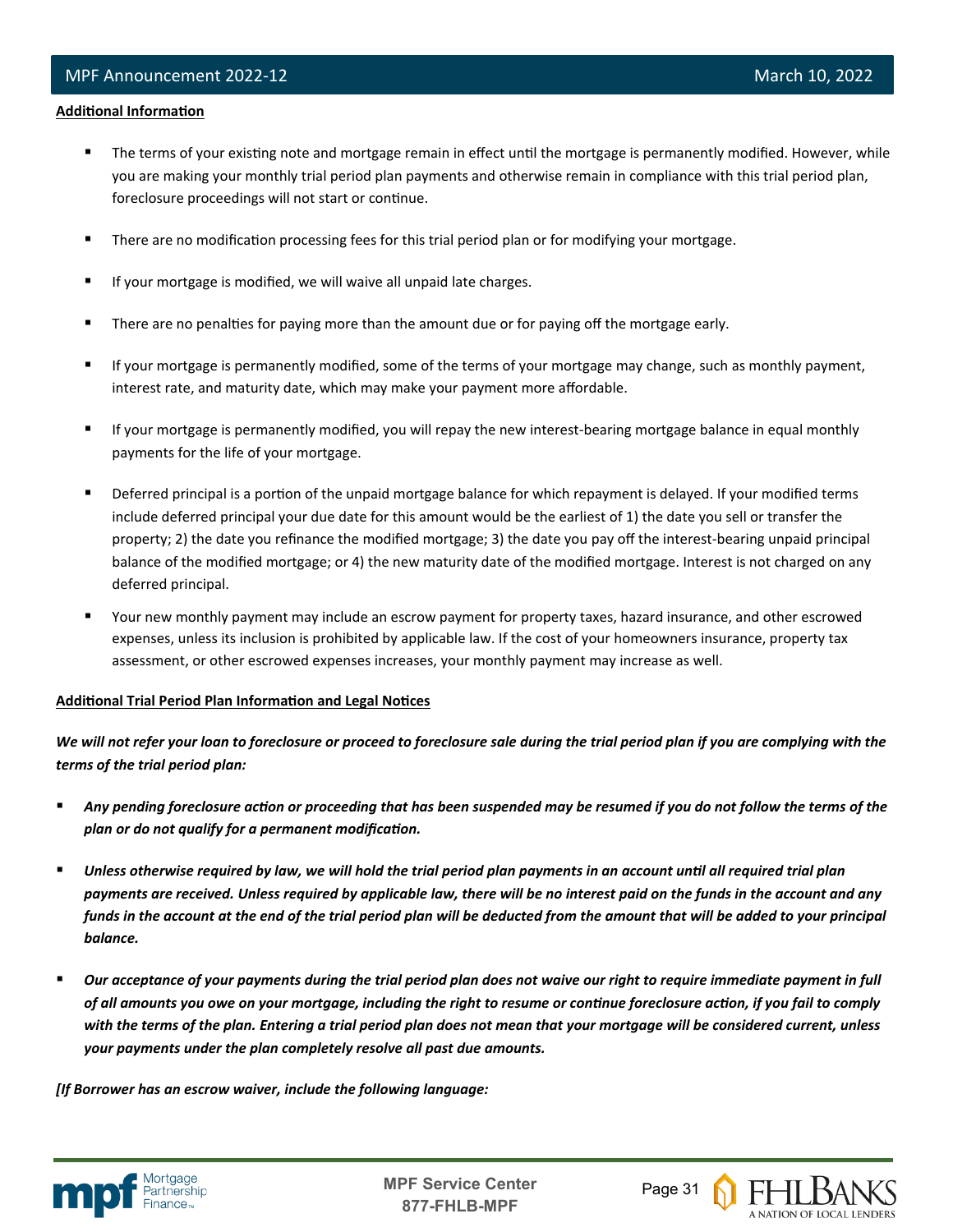*If your monthly payment did not include escrows for taxes and insurance, you are now required to pay any such amounts as part of your monthly payment:*

 *Any prior escrow waiver that allowed you to pay directly for taxes and insurance is revoked as a part of the trial period plan. We may establish an escrow account immediately, and you will pay required escrow payments into that account unless not allowed by applicable law. In this case, a portion of your trial period plan payment will cover these required escrow payments.]*

*Your current mortgage documents remain in effect; however, you are permitted to make the trial period plan payment instead of the current monthly payment required under your mortgage documents:*

 *All the terms of your current mortgage documents remain in effect during the trial period plan. Nothing in the trial period plan shall be understood to be a satisfaction or release in whole or in part of your obligations contained in the mortgage documents.*

*We reserve the right to revoke this offer or terminate the trial period plan following your acceptance if we learn of information that would make you ineligible for the trial period plan or loan modification. In this event, we may exercise any of the rights and remedies provided by the loan documents and applicable law.* 

*Your mortgage will not be modified if you sold or transferred any interest in the property in violation of your mortgage loan documents.* 

*[Insert other pre-conditions to a loan modification that may be applicable to this Borrower, such as resolution of any title/lien priority defects, entrance into a subordination agreement, approval by bankruptcy court or trustee, etc.]* 

*[Mortgage Servicing Regulatory Notice and Right of Appeal\* If review is based on an evaluation of a complete loss mitigation application and concerns property serving as the Borrower's principal residence, then if required by applicable law, such as 12 C.F.R. §1024.41, add the following if the Borrower was reviewed for other loan modification trial period plans and determined to be ineligible for any such trial period plans:*

#### *Modification Program Review*

*You were evaluated for a loan modification trial period plan based on the eligibility requirements of the owner of your mortgage.* 

*Based on our review of the information you provided, although you are approved for the current loan modification trial period plan, we are unable to offer you the following loan modification trial period plan(s) for the reasons described below:*

*[INSERT OTHER MODIFICATION PROGRAMS AND REASONS FOR INELIGIBILITY]*

#### *Right to Appeal*

*You have the right to appeal our decision not to offer you the loan modification trial period plan(s) described above. If you would like to appeal, you must contact us in writing, no later than [DATE – 14 CALENDAR DAYS FROM THE DATE OF THIS LETTER], and let us know that you are requesting an appeal of our decision. You must include the following in the appeal:* 

- *your name,*
- *property address, and*

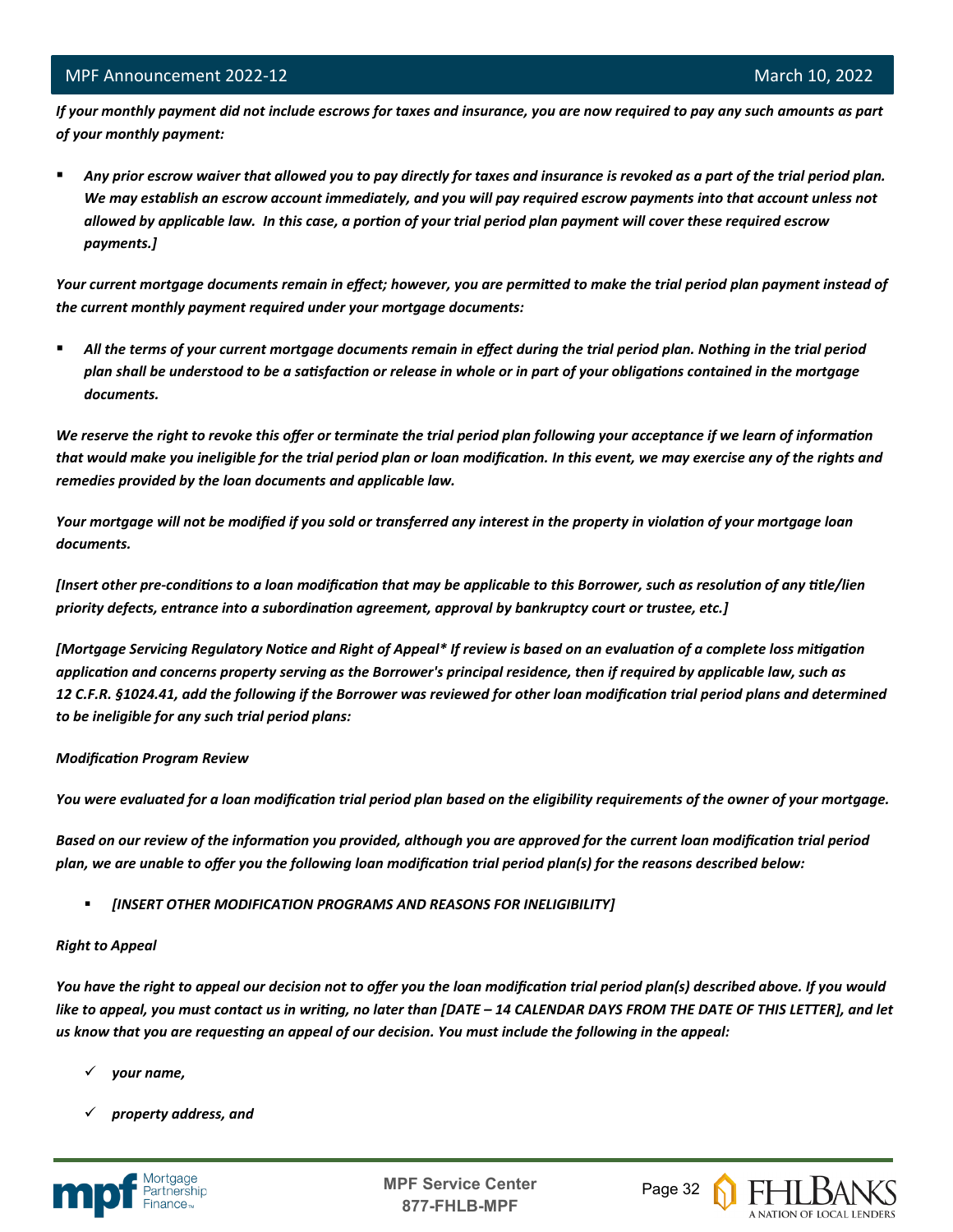#### *mortgage loan number*

*You may also specify the reasons for your appeal, and provide any supporting documentation. Your right to appeal expires [DATE – 14 CALENDAR DAYS FROM THE DATE OF THIS LETTER]. Appeal requests or documentation received after this date may not be considered.* 

*If you elect to appeal:*

l

- *We will provide you a written notice of our appeal decision within 30 calendar days of receiving your appeal. Our appeal decision is final, and not subject to further appeal.*
- *You do not have to accept this offer until resolution of the appeal. If we determine on appeal that you are eligible for a loan modification trial period plan described above, we will send you an offer for that trial period plan. In that case, you will be given 14 calendar days from the date of the appeal decision to let us know that you intend to accept the current trial period plan offer (which may be revised to reflect the new trial period plan payment due dates and payment amounts if you have not already accepted the offer) or the new trial period plan offer. If you wait to make the first trial period plan payment described above until after receiving our appeal decision, your loan will become more delinquent.*
- *Any unpaid interest, and other unpaid amounts, such as escrows for taxes and insurance, will continue to accrue on your mortgage during the appeal.*

*\*Servicers must not send this Mortgage Servicing Regulatory Notice and Right of Appeal to those Borrowers whose properties do not serve as the Borrower's principal residence. Servicers must only send the right of appeal language to Borrowers who have such a right under applicable law, such as 12 C.F.R. §1024.41(h).]*

#### **QUESTIONS?**

CONTACT US [SERVICER'S NAME] Phone: [8XX-XXX-XXXX] Email Address: [SERVICER'S EMAIL] Website: [SERVICER'S WEBSITE]

We are here to help you with your mortgage.



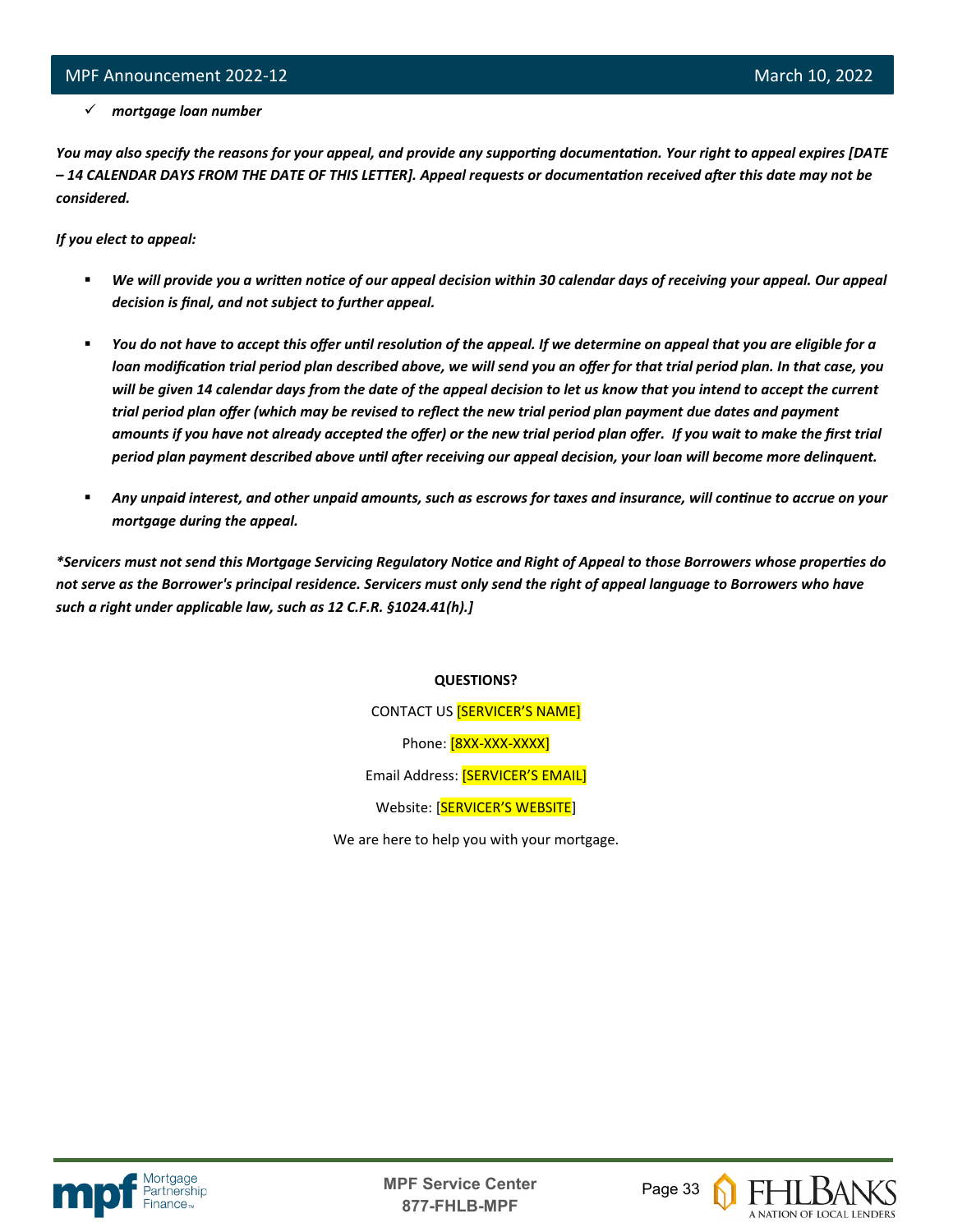# **NEW SERVICE STATE**

#### **APPENDIX E**

#### FORM COVID-19 MODIFICATION COVER LETTER

[DATE]

Dear [BORROWER NAME(S)]: [SUBJECT PROPERTY ADDRESS 1] [SUBJECT PROPERTY ADDRESS 2] [CITY, STATE ZIP CODE] REFERENCE: [MPF LOAN NUMBER] [PFI LOAN NUMBER]

Subject: Loss Mitigation Offer Enclosed

#### Dear [BORROWER NAME(S)]:

#### **We are pleased to inform you that you are eligible for a Loan Modification, which will permanently change the terms of your mortgage**.

If you comply with the terms of the required Trial Period Plan, we will modify your mortgage and may waive all prior late charges that remain unpaid.

The enclosed modification agreement ("Loan Modification Agreement") reflects the proposed terms of your modified mortgage.

#### **Accepting the Offer**

To accept the offer, you must:

- **Sign and return** both copies of the Loan Modification Agreement back to us in the enclosed, pre-paid envelope by **[INSERT DATE]**. If you do not send both signed copies of the Loan Modification Agreement by the above date, you must contact us if you still wish to be considered for a modification.
	- If the Loan Modification Agreement has notary provisions at the end, you must sign both copies before a notary public and return the notarized copies to us.
	- Please make a copy of all documents for your records.
- **Make all remaining trial period payments** on or before the dates they are due. If the trial period payments are made after their due dates or in amounts different from the trial period payment amount required, your mortgage may not be able to be modified.

#### **Summary of Modified Mortgage**

To better understand the proposed terms of your modified mortgage, the following is a summary of your modified mortgage and the Loan Modification Agreement.

**UNPAID PRINCIPAL BALANCE**. Any past due amounts as of the end of the trial period, including unpaid interest, real estate taxes, insurance premiums, and certain assessments paid on your behalf to a third party, will be added to your mortgage loan balance. In addition, your mortgage insurance premium may increase as a result of the higher mortgage loan balance. **If you fulfill the terms of the trial period including, but not limited to, making any remaining trial period payments, we will waive ALL late charges that have accrued and remain unpaid at the end of the trial period.**